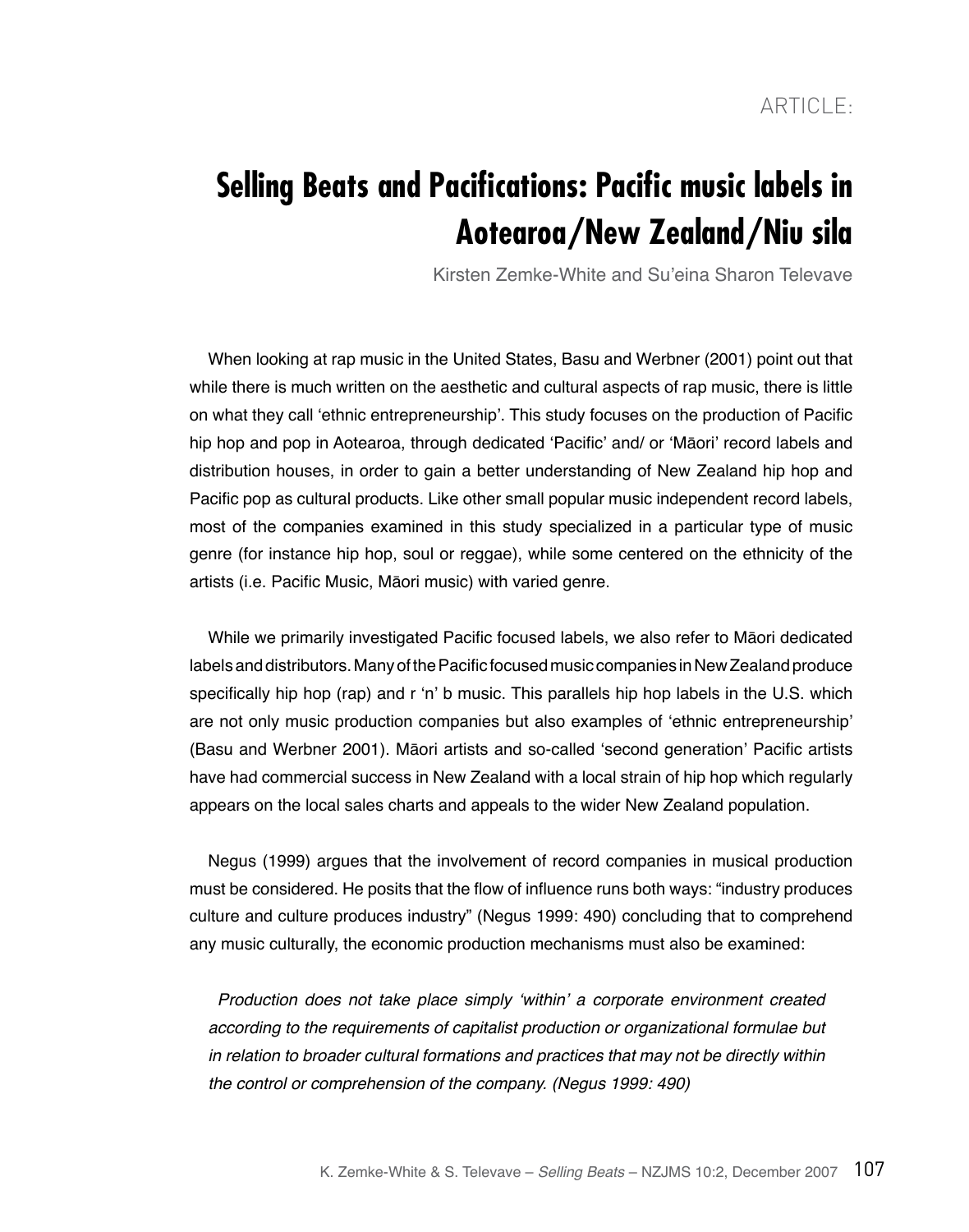Negus argues that cultural explanations are not enough to understand the cultural force that is (in particular) rap music, because besides being an aesthetic practice and cultural form, rap is also a "self-conscious business activity" (Negus 1999: 489). In support of this Negus highlights how rap magazines not only talk about the music and culture, but also feature articles about management and career planning. This aspect of production is significant in Aotearoa where dedicated Pacific and Māori labels and music distributors: a) participate in community and political events, b) highlight Pacific and Māori ethnicity in their mission statements and promotion material, c) build a catalogue of artists based on ethnicity, and d) maintain community connections as a business. Many of the label names themselves immediately call attention to their ethnicity/identity focus.

Ironically, while popular music is primarily circulated via the mainstream media and capitalist production, many music connoisseurs maintain an aesthetic that 'good' popular music is produced in opposition to mainstream values and systems. Corporate control of pop musics is believed to produce a homogenous mainstream aesthetic, devoid of oppositional politics. According to Hesmondhalgh, Indie culture (and we would argue any so-called 'underground' pop music cultures like punk and hip hop) see aesthetics (that is the actual quality and sound of the music produced) as an "inevitable outcome of certain institutional and political positions" (Hesmondhalgh 1999: 36). This translates into dominant control by major record corporations limiting creative and political freedom, creating an 'inferior' music product. Maintaining institutional separation from major labels is believed by supporters and fans of independent labels to ensure aesthetic diversity and authenticity. 'Indie' music enthusiasts insist that institutional arrangements have traceable aesthetic outcomes (i.e. 'mainstream music is awful', 'independent music is real music'). This may or may not be the case musicologically but the emergence of ethnically driven record labels is believed by those who initiate and participate in these Pacific branded companies to produce a diverse, community related, culturally oppositional music product. While many of the labels we examined here may have formed because of lack of attention or interest in their product from major labels, these companies' distance from the larger capitalist 'machine' is then read by themselves and the music fan community as likely to generate a more 'authentic' and community connected product, a more 'honest' reflection of the stories and feelings of Pacific and Maori young people. Signing with a 'major' record label would supposedly limit the creative freedom of an artist as their goal is solely to generate radio play and commercial success, whereas these ethnic oriented local labels often define their motive as to develop Pacific and Māori young talent. This reiterates the notion of Negus's "self-conscious business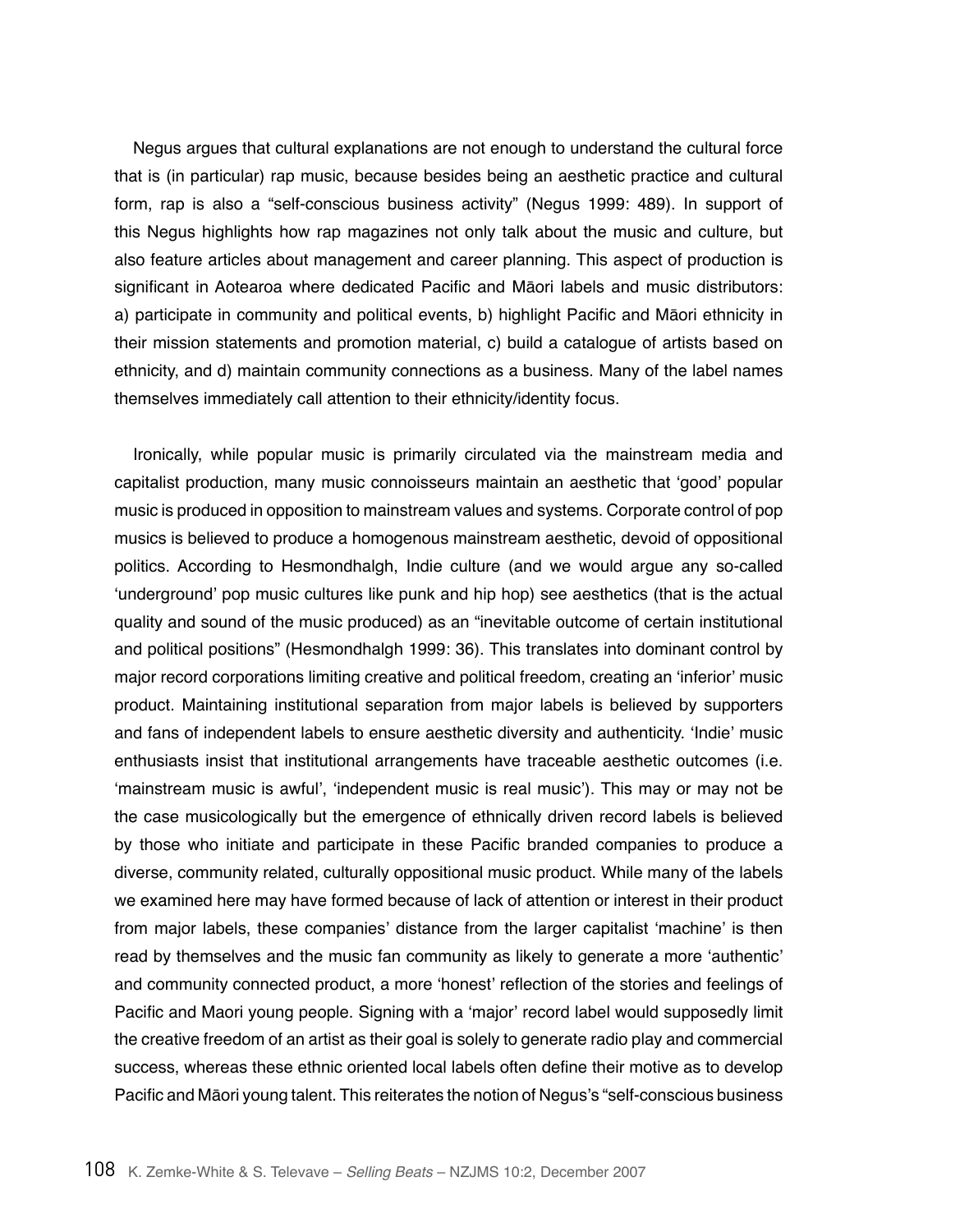activity" but a consciousness which is less 'self', and more 'community'.

This paper explores a number of Pacific oriented music labels and distribution houses in New Zealand showing how they reinforce notions of aesthetic diversity, political independence and democracy commonly assumed to be present in the formation and product of independent music labels. However in this case, there is also an added cultural component, showing how identity formations and strategies operate at all levels of music creation. Culture and identity can be read not just in the end aesthetic product, but notions of an urban Pacific contemporary identity shape the very instigation, motivation, and production of the music. These companies may have formed in response to neglect by corporate powers, but this 'independence' has now fostered the utilization of ethnic-based production, creation and marketing strategies. This phenomenon not only caters to a particular audience, but has developed a specific strain of talent and music, which ultimately reaches a mainstream audience, all the while maintaining a cohesive branded ethnic identity.

### **Background**

We examined a number of Pacific branded music companies:

- D1 Entertainment based on the talents of producer/musician Dominic Leauga. D1 has released one compilation album (primarily r 'n' b and hip hop styles) and have a number of Pacific artists they are developing further.
- DawnRaid Entertainment a South Auckland based hip hop and r 'n' b label with a number of successful commercial and chart appearing releases (including rappers Savage and Mareko and singers Adeaze and Aaradhna). All their artists are of Pacific descent. The company has a name significant to the Pacific community.
- King Music not 'Pacific' owned, but dedicated to the distribution of both local and overseas Pacific musics. This independent music distribution company exports New Zealand created Pacific music as well as distributes both independent and major label Pacific artists locally. They have also branched into production creating now two 'Supafresh' Pacific pop music compilation CDs which feature artists like Che Fu (from major label Sony), D Kamali (independent), Adeaze (from DawnRaid), Pacific Soul (from Pacific Dream Records) and Peta & the Immigrantz (from D1 Entertainment).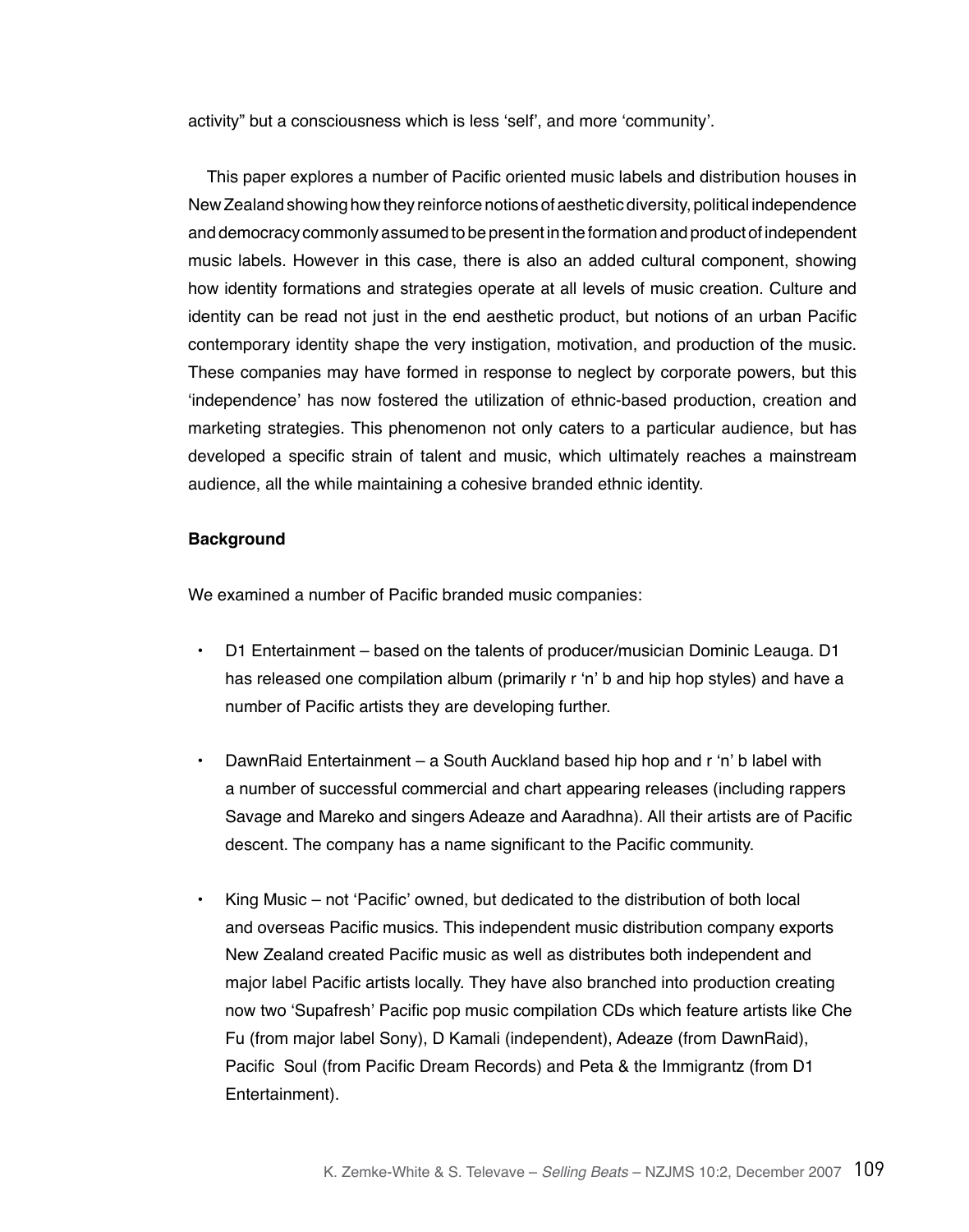- Maorimusic.com not a company per se, but a website that highlights and sells Māori music artists. The site itself can be seen to be 'defining' a notion of Māori music, i.e. from a range of relevant genres like reggae, hip hop, and Māori language music. The music promoted is all from Māori artists, and most of it has Māori imagery and themes. They also feature a rare few Pacific artists (like Te Vaka) and artists of both Pacific and Maori descent (like Che Fu). They have a 'World Music' section which features 'new age' and dance mix sounding Māori and Pacific musics which appeal to an international (European and U. S.) 'world music' market.
- Oyster Entertainment a live entertainment company finding live Pacific acts for venues (from a range of styles from 'traditional' Pacific to cabaret, to hip hop). Their name Oyster reflects the owners' Cook Island Heritage. They have a variety of Pacific musicians and groups including Pacific Pop group Fou Nature and
- Pacific Dream Records formed initially to release the successful Samoan pop sensation Jamoa Jam, they also developed the girl group Pacific Soul and some solo acts (all artists are of Pacific ethnicity).
- Urban Pacifika Records the first dedicated Pacific pop label in New Zealand. It released its inaugural groundbreaking compilation in 1996 (suitably named 'Pioneers of a Pacifikan Frontier') featuring Pacific hip hop and r 'n' b acts like Moizna, Dei Hamo, a.k.a Brown and The Lost Tribe. They have branched now into Māori music with a sub label called Gifted and Māori.
- Vaimutu Records an Auckland based company that makes Cook Islands music (e.g. Brother Love, Chuck Upu and The Kabin Bread Boyz) and distributes it locally, to the Cook Islands and around the Pacific. Many of their acts are managed into their live work by Oyster.

The field work consisted of interviews with artists and company owners during the course of Televave's Master's dissertation (2004), and long term friendships, relationships and observation by Zemke-White. Over a period of years we examined the progress, releases, web sites and media interaction of the companies, and have studied many of their music releases.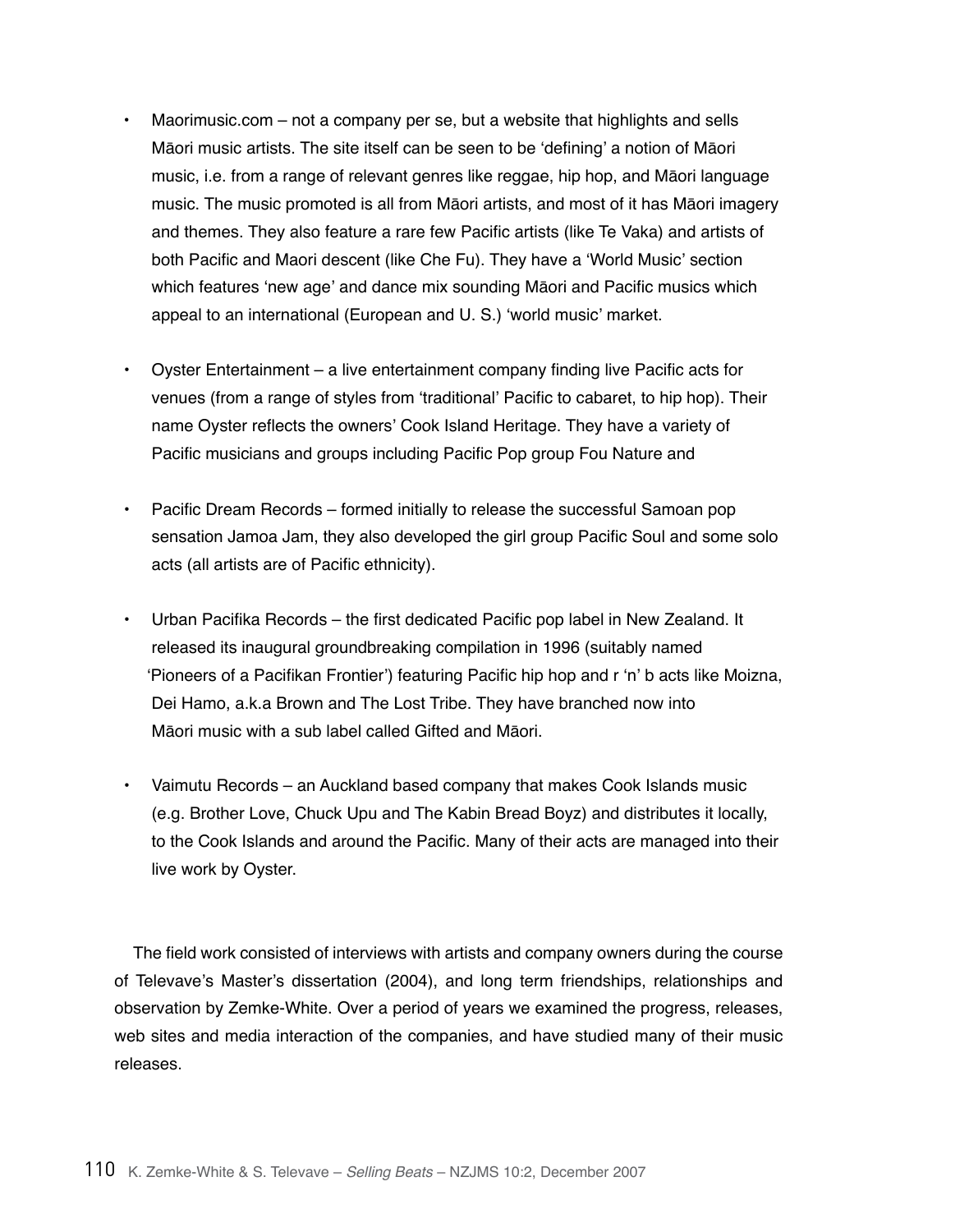For political background, the Māori are the indigenous caretakers of the land of Aotearoa. Colonized by the British in the 1800s, they are still struggling today to maintain their language, lands, tikanga (ways) and self-esteem in the face of racism, and poor social statistics. The migrations of their Polynesian cousins from various Pacific islands to New Zealand began in earnest in the 1940s escalating in the 1970s. The Pacific population in New Zealand continues to grow today. There are six main Pacific Island groups in New Zealand: Samoan, Cook Island, Tongan, Niuean, Tokelau and Fijian. But now there is a group of 'New Zealandborn' Pacific young people, who may have a whole new set of complex values and world view to their immigrant parents (Macpherson 2001). These record labels and their musical outputs offer a valuable text for understanding this cultural phenomenon.

One important point of note is that 'Pacific Islander' and now 'Pacific' are terms used in New Zealand to identify people from a number of different Pacific Island countries (and their New Zealand-born descendants). However, the use of this 'blanket' term can conceal and undermine the historical, social, political and cultural uniqueness of each Pacific Islands society. An irony of this possible blurring is that Pacific record companies themselves and their branch of young artists often reinforce and perpetuate this notion of being generally 'Pacific'. While Māori and Pacific are often linked together (biologically as Polynesians; socially as marginalized peoples in New Zealand society) they have distinctive colonial histories in relation to New Zealand and these record labels highlight the parallels, but current identity distinctiveness of these two groups. Phil Fuemana's Urban Pacifika Records (UPR) focuses primarily on ethnically Pacific artists (with genre like r 'n' b, hip hop and gospel) but to reflect his Maori heritage Fuemana formed a separate label called Gifted and Māori (www.giftedandmaori.com). He did this in part to take advantage of specific government funding initiatives aimed at specifically Māori music (Fuemana pers. comm.) but this separation is also reflected in the wider community, e.g. separate Māori and Pacific Music Awards.

#### **Independent labels**

The production of popular music is characterized by a particular economic approach comprised of the interaction between a very small number of so-called major record labels (and their many subsidiaries, some with different company names) and thousands of much smaller labels (often known as 'independent'), many of these localized. The global industry has seen recent mergers which have resulted in just three major global record companies. BMG and Sony merged in 2004 becoming SonyBMG. EMI and Warner merged the same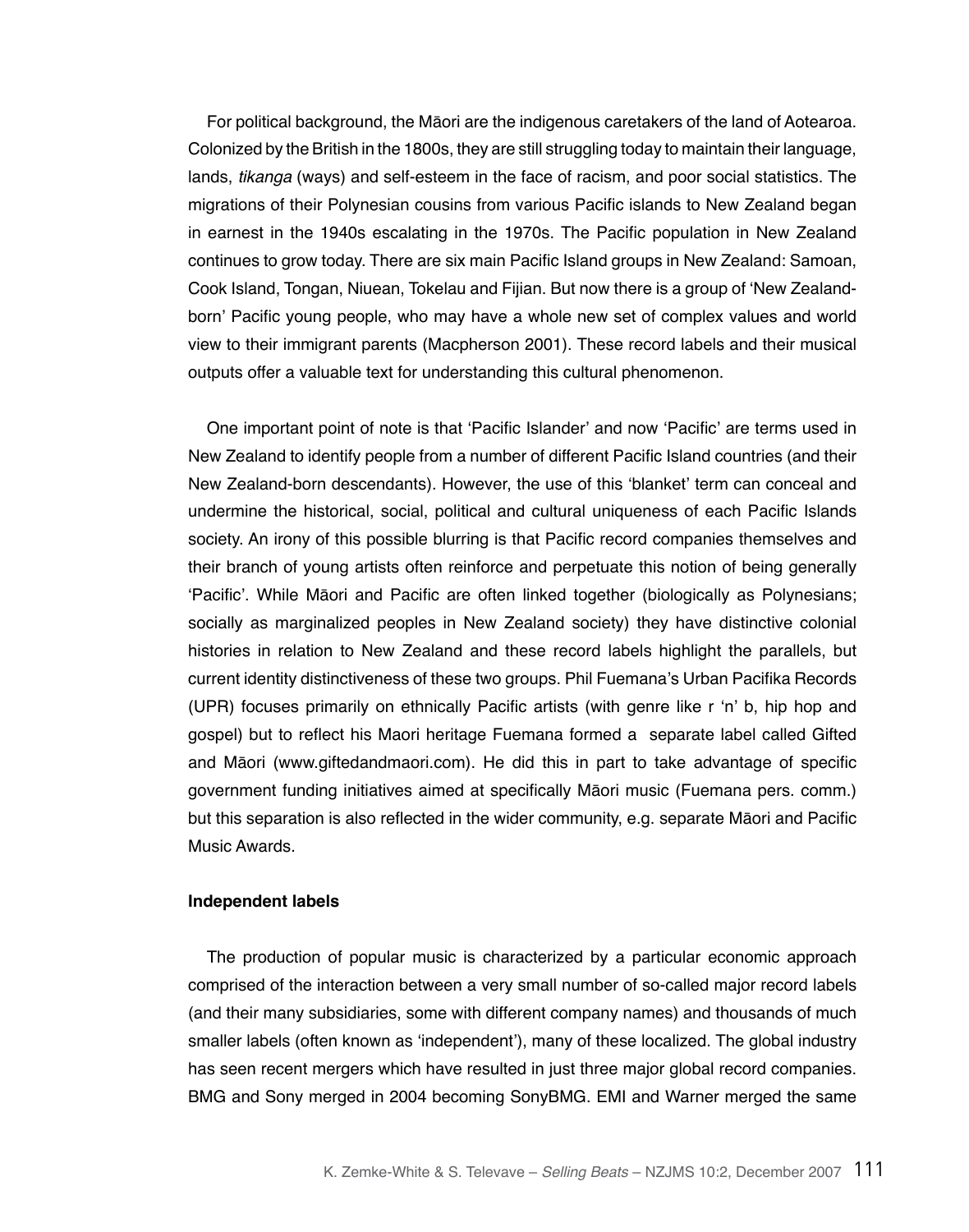year and PolyGram and Universal had already become one in 1998 (PolyGram was the result of a previous merge between Polydor and Phonogram). The sales charts in the U. S. A., Britain or New Zealand show that the domination of these three labels is often over 90% of the main pop charts in any given week (pers. obs.). In 1975 Petersen and Berger found evidence that hegemony of music companies decreased the amount of creativity and diversity in popular music, but the recent mergers may perhaps present an even more dire possibility for diversity.

Independent labels and the so-called 'majors' have been in a symbiotic relationship over the last four decades, interacting to produce what we call the body of popular music. Negus (1999) warns that this situation is too complex to be collapsed into a simple economic model of corporate control and he shows how major record companies purposely have rap and other sub-genre produced by linked independent companies and production units. The smaller labels are autonomous and separate, usually asserting a distinctive aesthetic, politics or local creativity. But this relationship is also used to veil the monopoly of the major labels, especially for genre of pop music which are seen as being outside corporate control (e.g. alternative or punk).

Banks (1998) shows how almost all the affiliations and linked business related to music distribution (like radio and MTV) merely reinforce the significant power imbalance between major and independent labels. While most artists would like to have their music heard widely and to make a good living from their music, it is generally known that musicians are not treated equitably by the music industry. Many artists barely break even, even those with seemingly successful sales (McLeod 2005).

The term 'mainstream' is problematic, as it can indicate success in the music business with critical and chart success, but can also be used to denigrate music deemed to be 'inauthentic' because it is 'manufactured' (i.e. by a company, rather than an 'artist'). Bennet (1999) and Thornton (1995) state that, despite its widespread use, the term 'mainstream' is impossible to quantify. The term is even more complex when applied to rap music which is 'mainstream' in its commercial success, had and has 'underground' or street based roots, and is still often marginalized in terms of race and power (Negus 1999).

Independent labels maintaining business links with the major labels is seen by many musicians and record store owners as a "means of reconciling the commercial nature of pop with the goal of artistic autonomy for musicians" (Hesmondhalgh 1999: 35). In the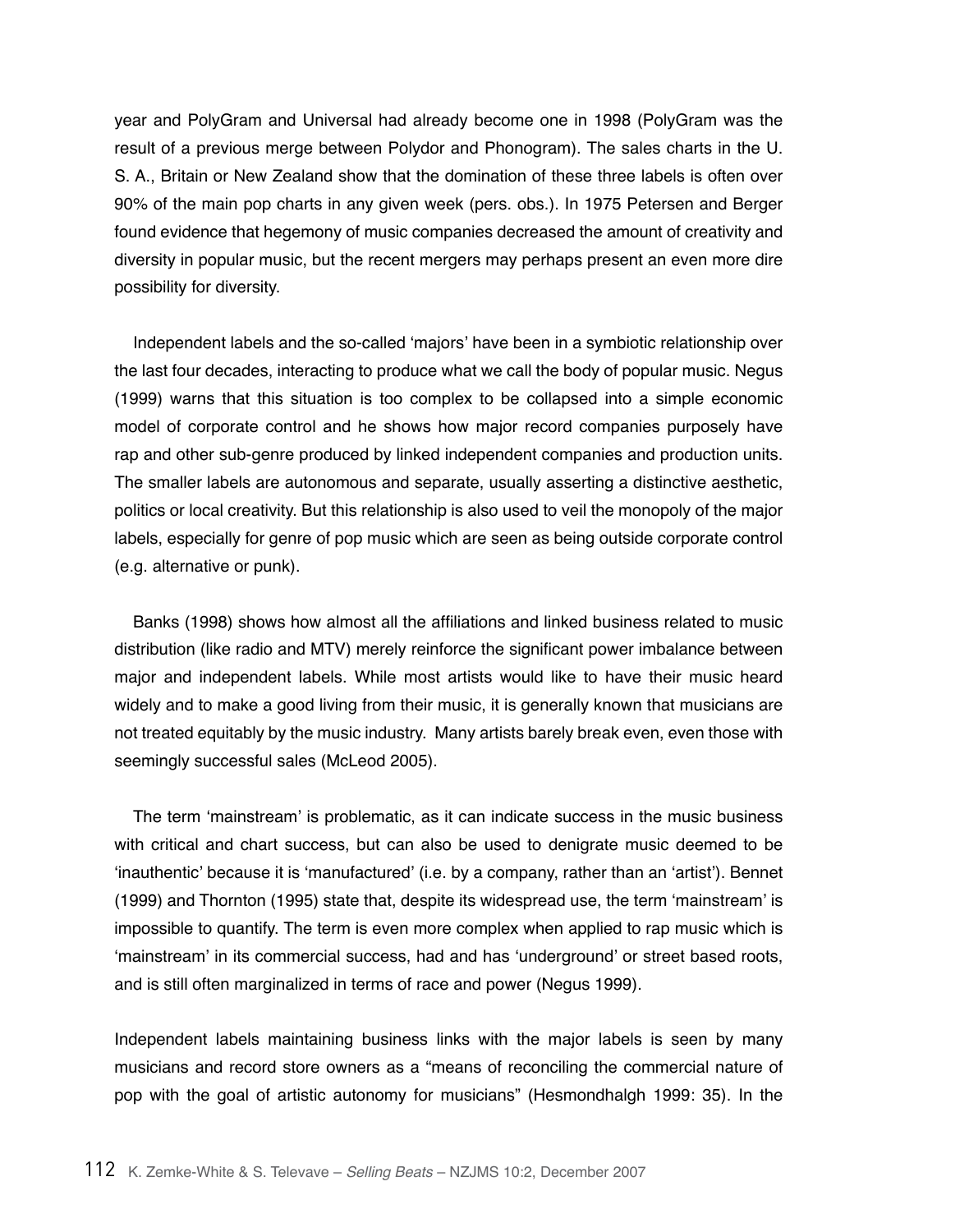case of New Zealand, having specific Pacific and Māori dedicated independent record labels not only guarantees some musical diversity in the musi-cultural milieu, but also cultural diversity in the actual ethnicity of the artists. This major/independent production/ distribution relationship has as yet not been the case with these Pacific labels, as most are still operating completely on their own. The exception is South Auckland based hip hop label DawnRaid who have signed with Universal Music for distribution in New Zealand and with Warner Music Group for distribution in Australia (posted as news on their website www. dawnraid.co.nz 30.05.2005).

The bigger record companies have in some cases been supportive of local artists and marginalized musical sub-genre (e.g. hip hop artists Che Fu and King Kapisi), yet for the most part the major labels' offices in New Zealand exist to promote overseas acts, especially from the U.S. and Britian.

In relation to independent record labels, there are significant discourses around the concepts of racism, democracy, politics, authenticity, and identity which we applied to the Pacific music labels considered here. Despite marginalization, independent labels can offer authenticity to a music and often "assume[s] an ideological orientation against what are perceived as the exploitative practices of major record labels and big business more generally"(Harrison 2006: 290).

### **Racism**

Basu and Werbner (2001) assert that in the United States there has been a continued racism from the dominant music corporations which we argue has been paralleled in New Zealand. Hip hop in particular was only genuinely recognised as New Zealand music in the last few years. Borrowed forms such as rock and pop were given classic status as New Zealand music (in particular Split Enz and the 'so-called 'Dunedin Sound' of the 1980's) but hip hop artists usually had to defend their choice of copying an American music. This suggests a racism not only in the music industry but also the music and general media.

Using Bourdieu's notion of cultural capital, Basu and Werbner (2001) claim that racism has not only forced many groups to struggle to find their own ways into the economy, but their marginalization has given them something 'different' to sell: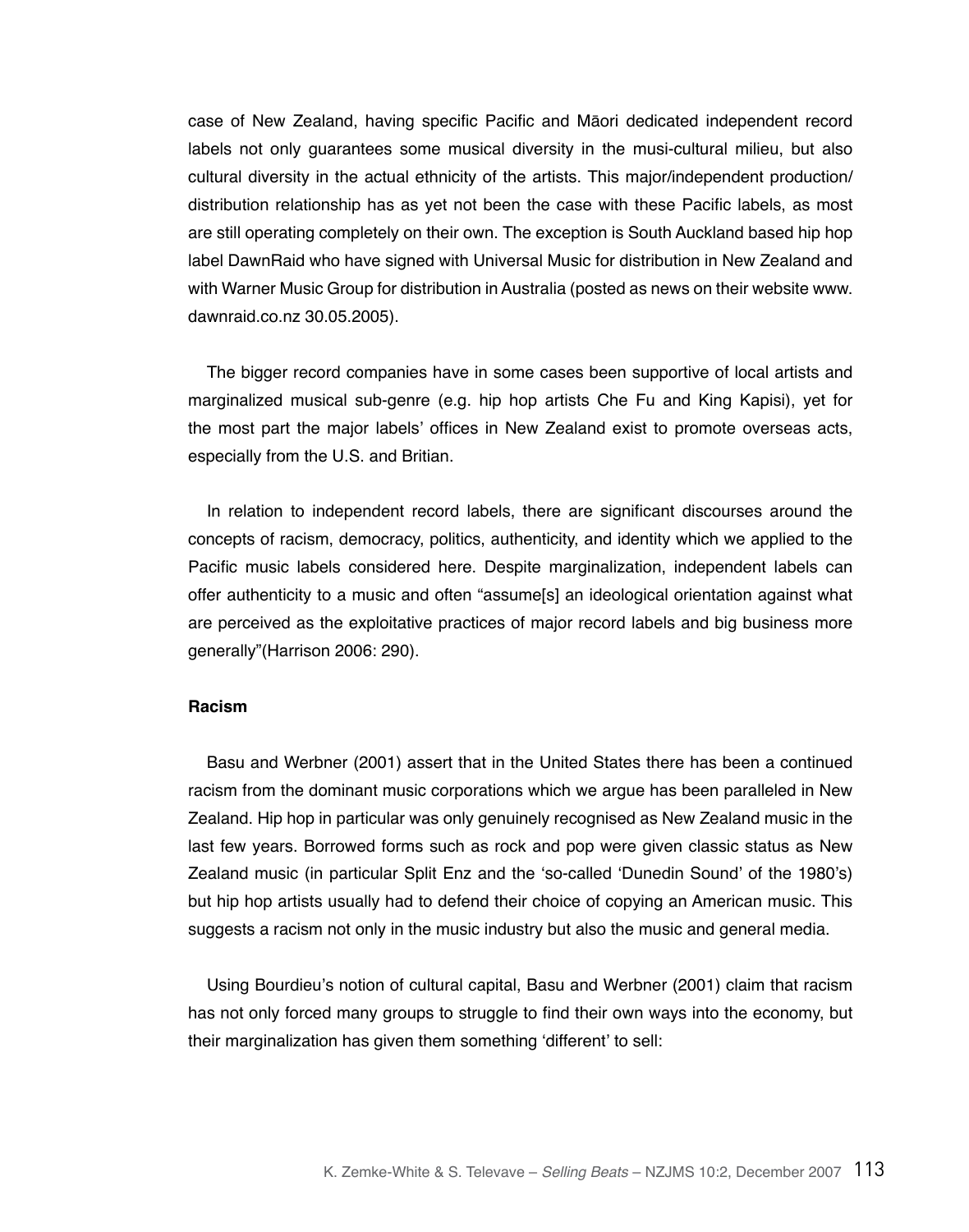Increasingly, design impacts on all commodities. In the face of racism and discrimination, resourceful ethnic groups with no capital have been able to gain access or even invent cultural capital, that is, the knowledge of how to package and sell a particular form of culture" (Basu and Werbner 2001: 241)

The music industry may, in many ways, try to snub rap music and other non-white musics but at the same time they desire the appropriation and commodification of these genre (Basu and Werbner 2001). Various local rap artists have released hip hop songs with some success since 1988. Despite number one chart successes for local rap songs, rap was not recognized in local music awards until 1997 when "Chains" (DLT featuring Che Fu 1997) won the award for best single (decided by public vote). In the same year rapper/ singer Che Fu won best male vocalist, rapper Danny Haimona of Dam Native took most promising male vocalist and rap group Dam Native won 'Most Promising Group'. A rap song won an Australasian Performing Right Association (APRA) Silver Scroll Award (for songwriting) in 1999 (King Kapisi 'Reverse Resistance'). While of course there is no explicit 'proof' of racism, there was much accusation in the music industry of rap and hip hop being an 'American' genre (with local hip hop artists merely practicing mimicry) whereas rock, pop and Alternative rock were recognized exclusively up until that time as genuine 'Kiwi' music. One location where this bias is apparent is APRA's (Australasian Performing Rights Association) 2001 list "30 Best Songs Composed by New Zealanders" which despite a flourishing hip hop subculture since the late 1980's featured only one rap song ("Chains"). The rest were primarily rock, pop and alternative rock.

Major labels' delay in recognizing the saleability and authenticity of hip hop and rap music in New Zealand could be attributed to a racially derived Eurocentrism widespread in the local music industry. This lack of faith arguably necessitated and fostered the development of specifically Pacific, or ethnicity based, record labels to develop hip hop which was popular for Pacific and Maori youth. This negligence arguably has prompted a greater musical diversity, local ownership, and ethnic assertiveness.

It was racism that inspired the name of rap label DawnRaid. The term 'dawn raid' refers to an infamous phenomenon in Pacific immigrant history. In the 1970s an economic downturn in New Zealand saw Pacific Islanders blamed for the country's economic woes. The immigration department undertook 'dawn raids' on Pacific Island dwellings to look for 'overstayers' (temporary Pacific workers in New Zealand on expired working. Label co-owner Brotha D explains: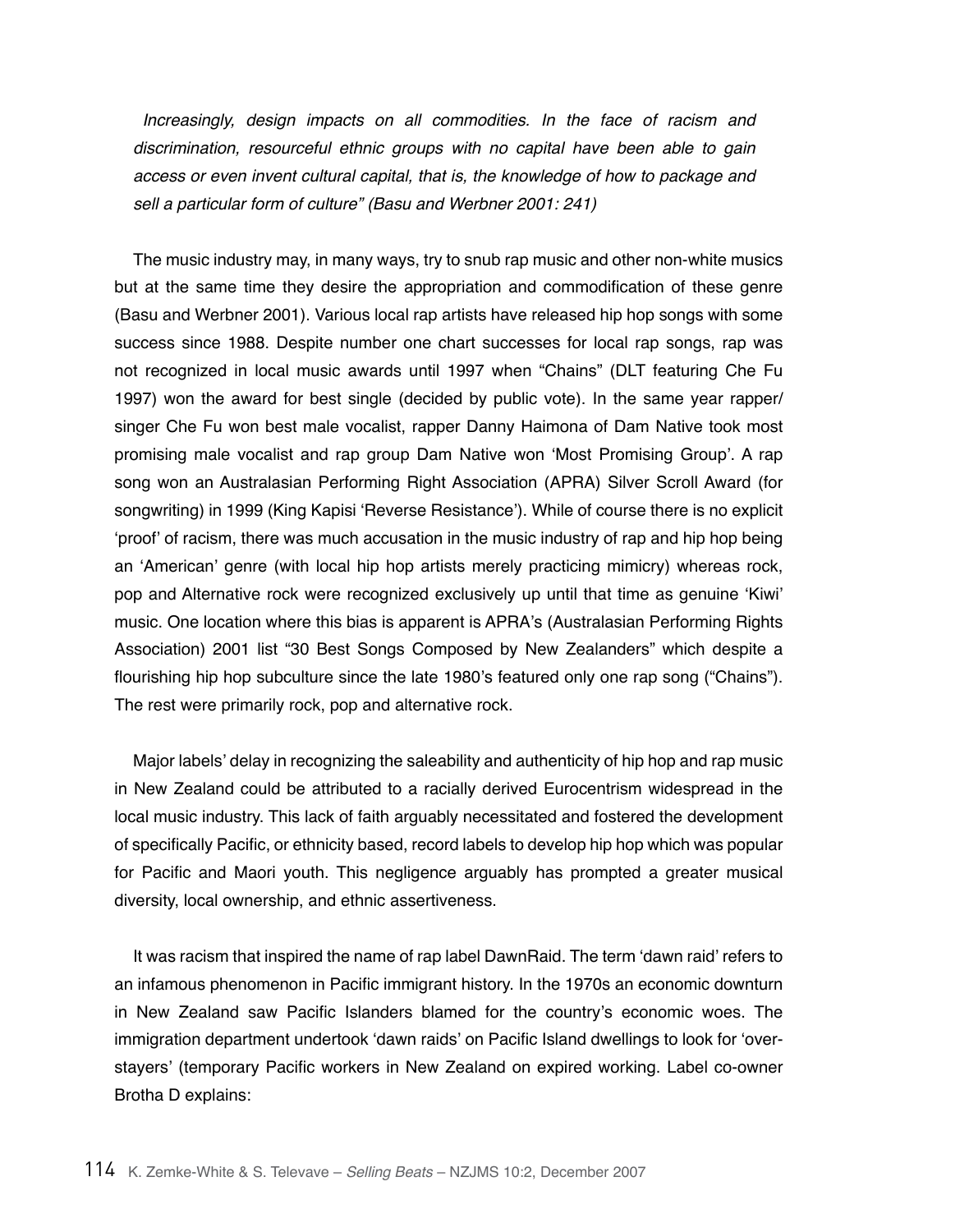Yeah like our company name, DawnRaid, that relates to back in the seventies the police used to come and hunt down our people because they stayed in this country too long. They used to kick in our doors early hours of the morning before dawn, before everybody got out of bed. Then they'd grab the overstays, and lock 'em up, put 'em back on the plane, fuckin chuck them back to the islands in hand cuff and shit. If that's not a form of slavery, I don't know what the fuck is. (Brotha D 2001 interviewed in Murdadog 8/4; 82 accessed at www.dawnraid.co.nz May 2006)

Just like U.S. hip hop labels using titles like 'Death Row Records', Dawnraid Entertainment utilizes and transposes this negative phrase. It now signifies one of New Zealand's premier hip hop labels, and a prominent and successful independent record company. Established by Danny Leaosavaii (Brotha D) and Andy Murnane (YDNA), DawnRaid emerged in 1999 with a vision to cultivate the 'hidden talents' of hip hop artists in South Auckland (www. dawnraid.co.nz). Leaosavaii and Murnane felt that the major record companies were not catering for the needs of Pacific artists and especially hip hop. Leaosavaii had already had some success with his group Lost Tribe and wanted to try keeping some of the money for himself. DawnRaid now has expanded to include a range of connected businesses including a hairdresser (Klasscuts), a clothing line, DawnRaid Promo Print, DawnRaid Graphix, and a recording studio. A classic example of 'ethnic entrepreneurship', this links to the concepts of independent music labels seeing a greater number of persons (and groups) being involved in the music industry.

#### **Democracy**

The democratic reality of having independent music labels has allowed marginalized people to have a greater part in the music industry than the monopoly of the big three labels would otherwise allow. Hesmondhalgh (1999) showed that part of the punk ethic was the democratization of the music industry, meaning basically, more people were involved. Basu and Werbner assert that the commodification of black culture placed substantial subcultural capital in the hands of young black men and women:

Hip hop culture, and more particularly rap music, has generated economic opportunities for those with cultural capital beyond the few highly publicized success stories. (Basu and Werbner 2001: 247).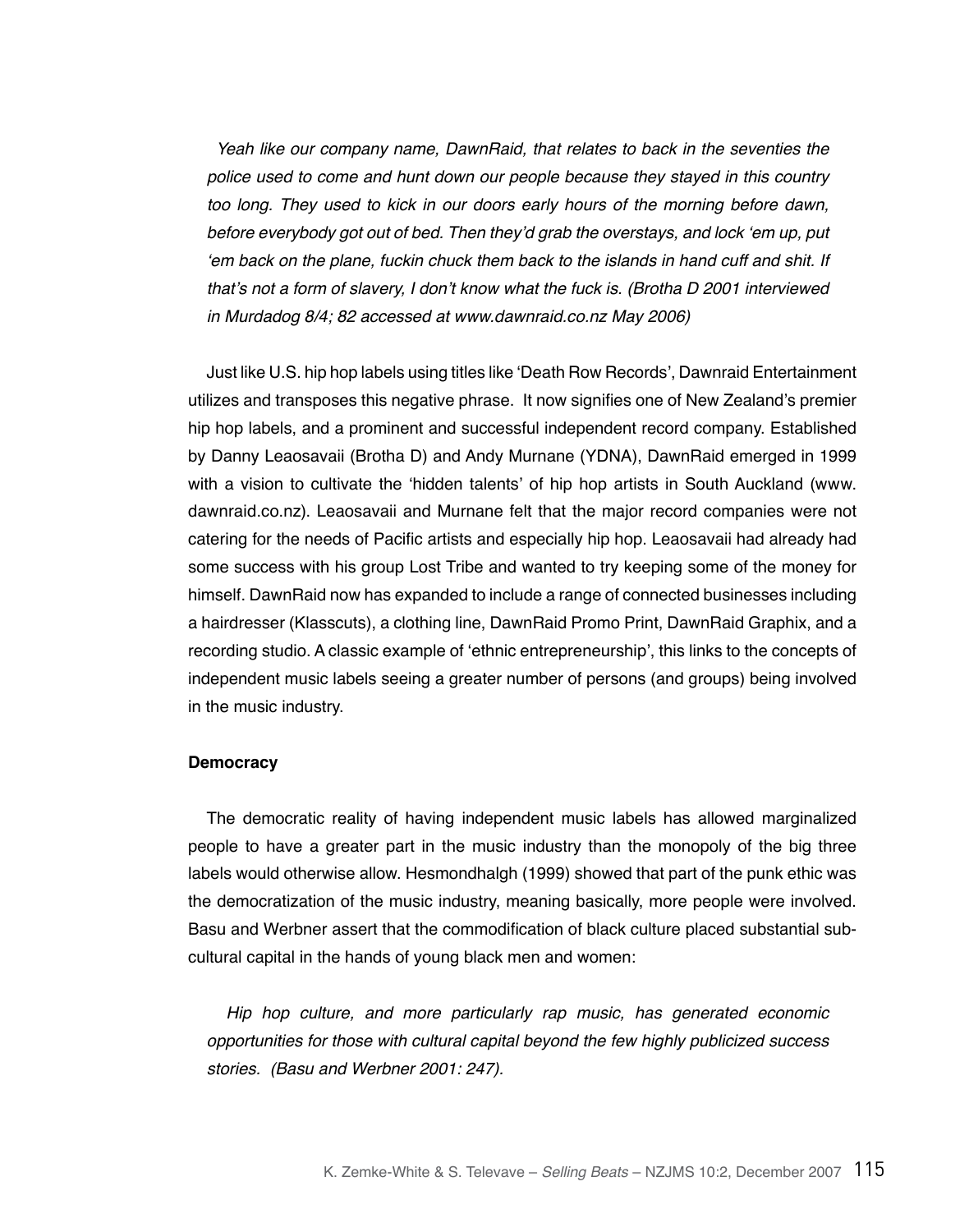These few 'highly publicized' success stories that are referred to in the rap world are people like Suge Knight, Sean Combs (P Diddy), Russell Simmons, even Queen Latifah, and Jay Z. This has been matched, on a much smaller scale, by DawnRaid entertainment, whose co-founder Brotha D made his name into the *Listener* magazine's 2005 'power list' (Watkin 2005) underscored with: "The Listener's list of the most powerful people in the country contains some new names and undermines plenty of popular assumptions". Brotha D is listed there, the article says, as someone politicians 'want to take their picture with', an 'arbiter of cool', who has the 'pulse of the streets'. Negus (1999) would find this typical and ironic, as he found that 'the street' was constructed similar to this in the U. S. where rap is negotiated in the 'suite' (in the executive suite of a large corporation') but has to look as if it has come from 'the street'. Brotha D defies this by actually keeping his business located in his lower socio-economic home suburb in South Auckland (the 'street') and maintaining obvious connections with his surrounding community and ethnic networks, rather than moving his company to a higher end respected business district, more distanced from the Pacific community (i.e. the 'suite').

The 'democracy of independents' has seen the rise of hundreds of small record labels in New Zealand, many dedicated to a particular region, city or music genre (e.g. dub, house, punk etc). This democratic 'space' has engendered a number of ethnic centered music labels. While Hesmondhalgh asserted that independent labels allowed for more 'people' being involved in music making, the New Zealand situation shows that independent labels can result in more 'kinds' of peoples involved, i.e. 'ethnicities' finding a space in the music industry, in New Zealand. For example Vaimutu Records produces Cook Islands language and style musics; and Pacific Dream Records makes and internationally distributes Pacific pop musics.

An interesting case is the local chart-topping mixed Pacific hip hop/pop group Nesian Mystik which is signed to a medium sized independent label not specifically connected with Pacific music. The group members have started their own music label, Arch Dynasty, to advance Pacific hip hop talent. Nesian Mystik obviously feel that they have knowledge and experience that they can offer to other bands and see the benefits of starting their own label. Their website states:

# Arch Dynasty is the platform for New Zealand's (Aotearoa) finest music. More than just a label, Arch Dynasty is THE sound.

From a dream to reality, artists Nesian Mystik created a positive platform for artists to produce innovative music, and deliver it to the world. (www.archdynasty.co*m* )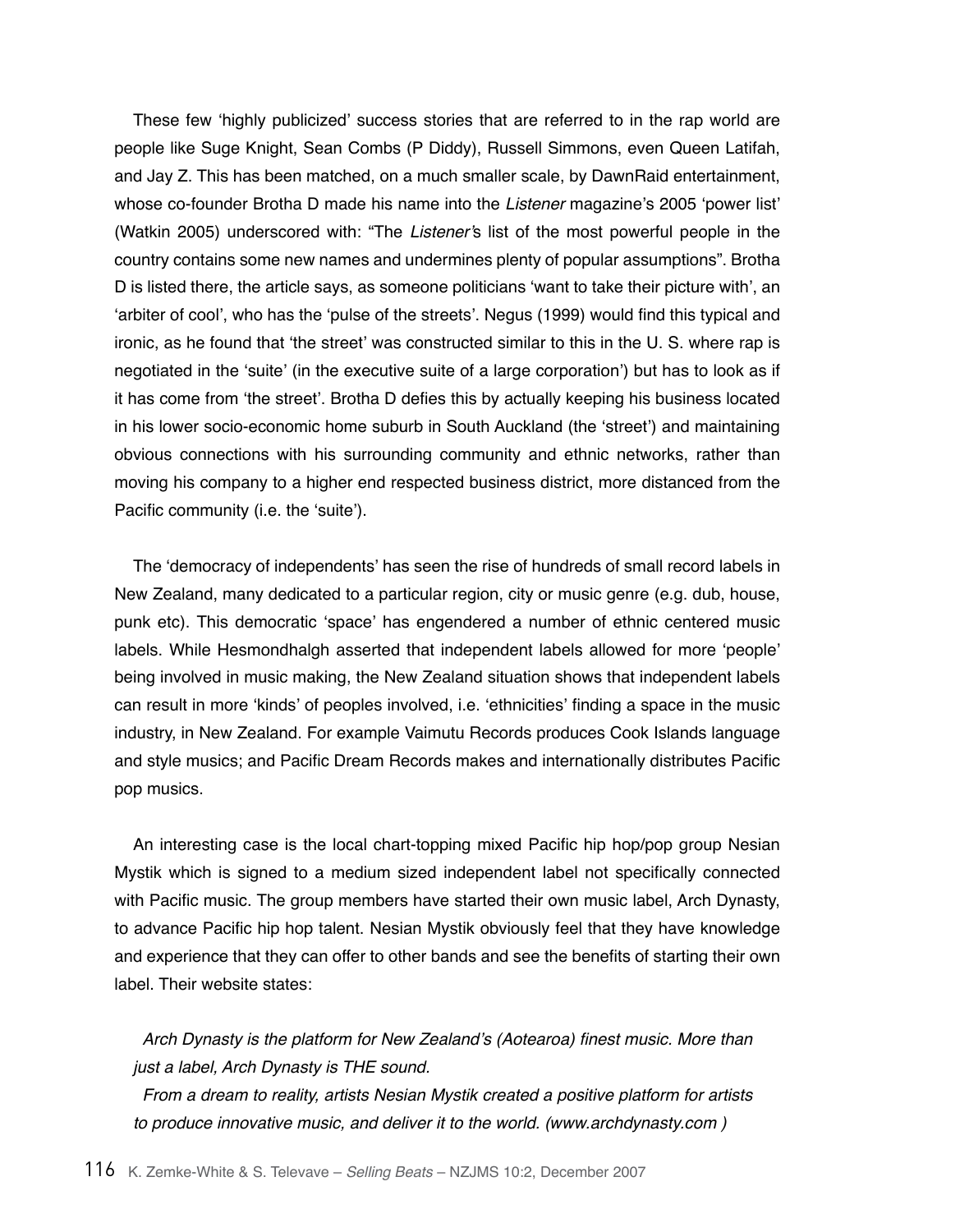So rather than helping new artists to sign to a major label, or even the label they themselves are signed to, Nesian Mystik insist that having their own company can offer 'innovative music' and they can create a specialized 'sound'.

Bell (1998) argues that inferiority and isolation (he was talking about a geographical isolation, in the case of Grunge music) can translate into artistic freedom. So, in our case, being excluded from major labels has liberated Pacific artists and in particular hip hop music, from corporate mediation (and possible standardization). This distance from the corporate system can also give a music, an artist or a record label the aura of 'authenticity' which for some pop musics (in particular hip hop) is crucial to the aesthetic.

#### **Authenticity**

It is understandable that musicians and record companies should want their music to matter, to be consumed and battled over on the largest stages (Hesmondhalgh 1999: 53).

The recurring invocation of authenticity is not isolated to hip hop culture. They also take place in other cultures that, like hip hop, are threatened with assimilation by a larger, mainstream culture (McLeod 1999:134).

There is always a necessary compromise for independent labels, and particularly pop musics which derive their authenticity from their distance from the 'mainstream' music industry, to rely sometimes on major labels. While 'independent' and/or marginalized musics and styles are predicated on their distance from the 'taint' of capitalism, usually the ultimate goal of a music (especially if the music is attached to an overt politics) is to get one's art/ music 'out there' and their message 'known', and to become famous music stars. Of course independent musics and companies do have sales as a goal (they need to 'make ends meet'), but there is a notion that there are other factors equally as important such as politics, or a distinctive authenticity derived from 'the streets', or 'marginalization' or 'anti-capitalism'. Pacific pop music labels advocate music and culture as priorities, with sales less imperative (but most likely still a very welcome outcome).

Vela Manusaute of the entertainment group 'Kila Kokonut Krew' (who produce music, theatre and television) explains this notion on their web page: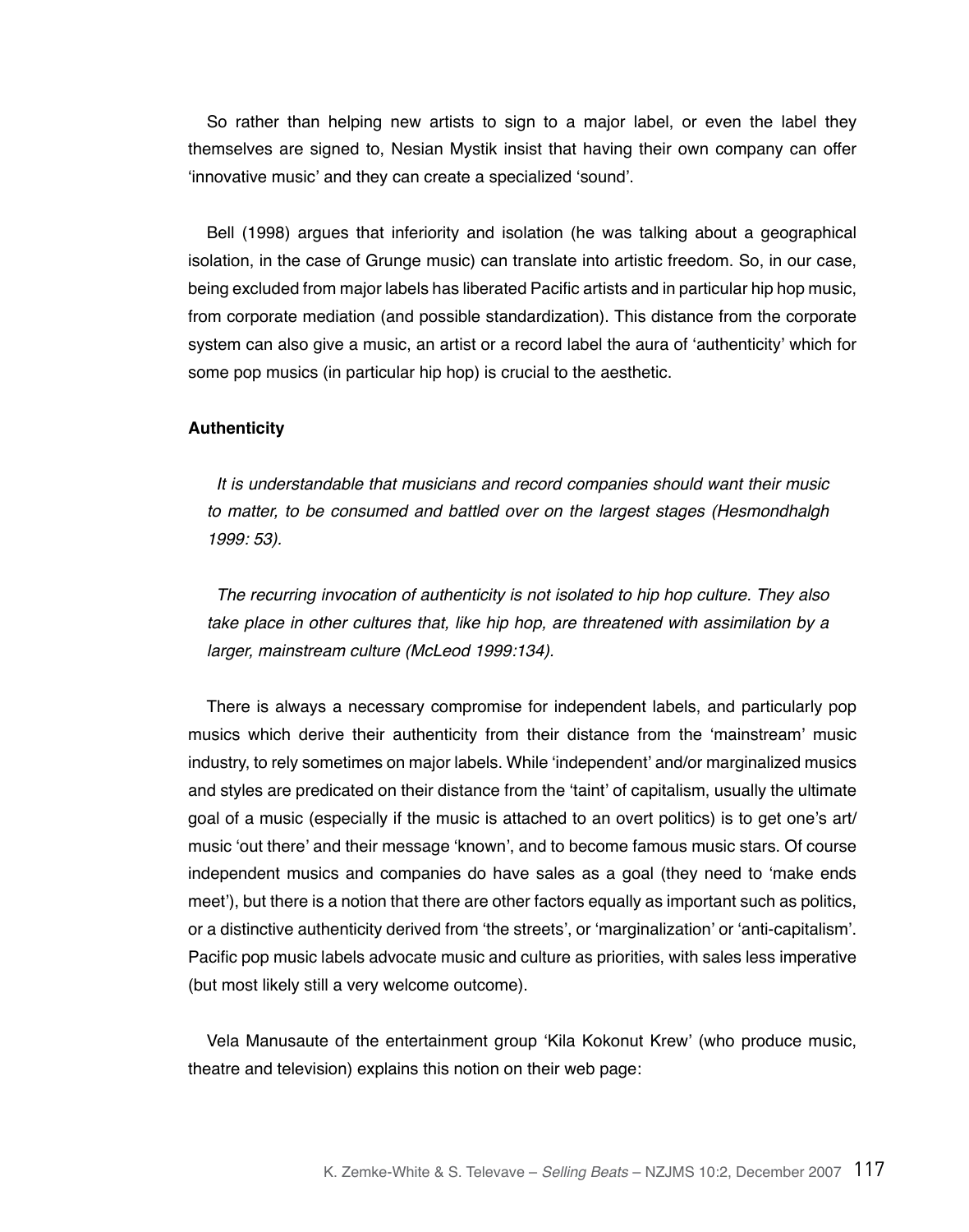Rolling out from the south side of Auckland, the largest Polynesian city in the world, Kila Kokonut Krew brings you the new flavour of real raw entertainment. Kila Kokonut Krew will not stand for this. We rise against the mainstream manipulation of New Zealand media, not out of hate for anyone, but out of love for our Pacific people. It is the Pacific Media Renaissance. We Pacific Islanders have a right to be seen on television and have our stories and struggles be told to our children. We battle against rubbish television our children are force fed. We cannot relate to most of the rubbish on television. We, the Kila Kokonut Krew, are Pacific Islanders and it is for Pacific Islanders we exist for. WE REPRESENT OUR PACIFIC COMMUNITY, a community no mainstream media want to represent.

(www.kilakokonutkrew.com/history.ht*m* May 06)

The marketing of rap and other African American musics has seen the converting of the salience of 'blackness' into capital. This may be said to be similar to the selling of 'Pacificness', especially a Pacific hip hop in New Zealand. By celebrating Pacific-ness with an aesthetic and community motive, this in turn generates an authenticity that may be a salable commodity. Hip hop in Aotearoa has come to be dominated by Pacific and Māori artists and is even represented on Pacific television and at festivals as authentic contemporary Pacific culture (Zemke-White 2005).

D1 Entertainment has artists of primarily Samoan and Tongan descent. Rappers The Immigrantz from this music label celebrate Pacific culture with humour on their rap single, making fun of a perceived cultural propensity for being late:

> You can run, you can hide But there's no escaping From the Immigration clique We got the new flavour in the air Now we hope you understand, because my stylin', typical Fresh, like my timin', I can't help it Cause my blood is from the islands……

We keep it real This is how we do it island style ("Island timin'" on Various 2004a)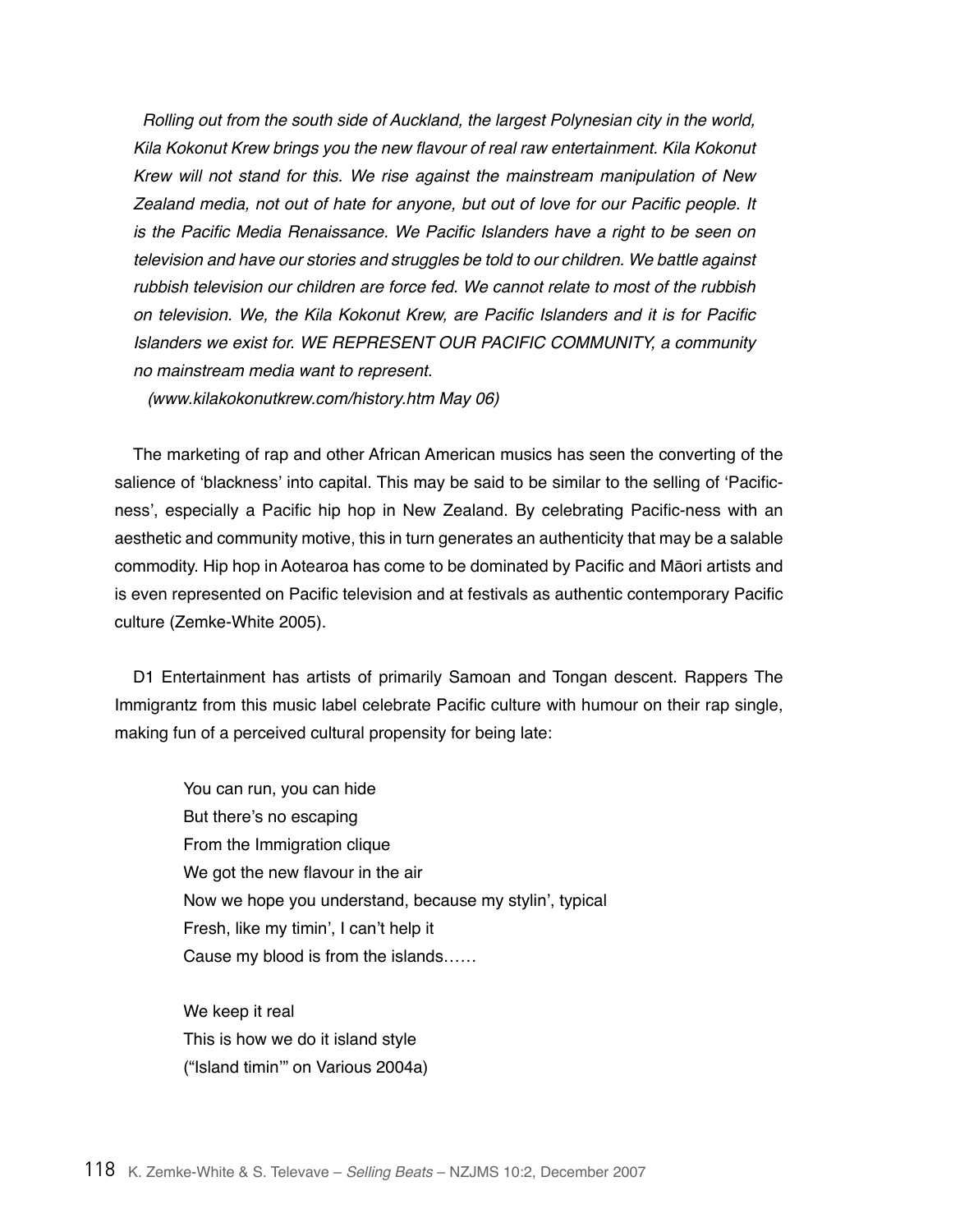The Immigrantz capitalize on their 'marginalization' and celebrate their 'difference'. Their cultural (even racial) point of alterity is celebrated as both their selling (on the label) and identity position.

Snapper (2004) would argue that being on an independent label is the only way The Immigrantz and other acts can maintain their 'authentic difference', as artists with major labels are trapped in a 'fixed exchange' with their listeners and their output is supported by an industry only interested in attracting 'buyers', not looking for intellectual or cultural exchange and community.

Others investigating popular music and independent labels assert that sometimes even the crudeness of technology available to independent labels can become an aesthetic in itself (Harrison 2006). The ultimate authenticity derives, however, mostly from the ability for those distanced from the 'mainstream' and/or major labels to critique the capitalist system itself; 'independence' offers a space for oppositional politics.

# **Politics**

Oppositional politics are often a key feature and motivation of independent music labels. Independent labels are possibly more free to produce music with more oppositional politics (i.e. anti-capitalist or anti-mainstream sentiments) as these messages may be more likely to be suppressed by corporate major labels, as has happened, for example, with punk (Hesmondhalgh 1999). However, Hesmondhalgh (1999) warns that just because a record label is independent this does not mean that its product has radical politics.

Is a record label that is set up to specifically promote and sell to a particular ethnicity inherently politically oppositional? Is it, regardless of product, automatically asserting political difference? It has been argued that hip hop and any 'black' music is always political, regardless of textual subject matter (Rose 1994). This could also apply to any Pacific or Māori music in New Zealand which is subjected to a range of institutional and media practices that suppress their arts.

Basu and Werbner (2001: 247) say black musics have an inherent 'politics of style' as there is no simple way of defining where the political in music begins. We argue that these Pacific companies, regardless of the textual subject matter of any of their product, also offer political statements about identity, ethnicity and style. Even names like The Immigrantz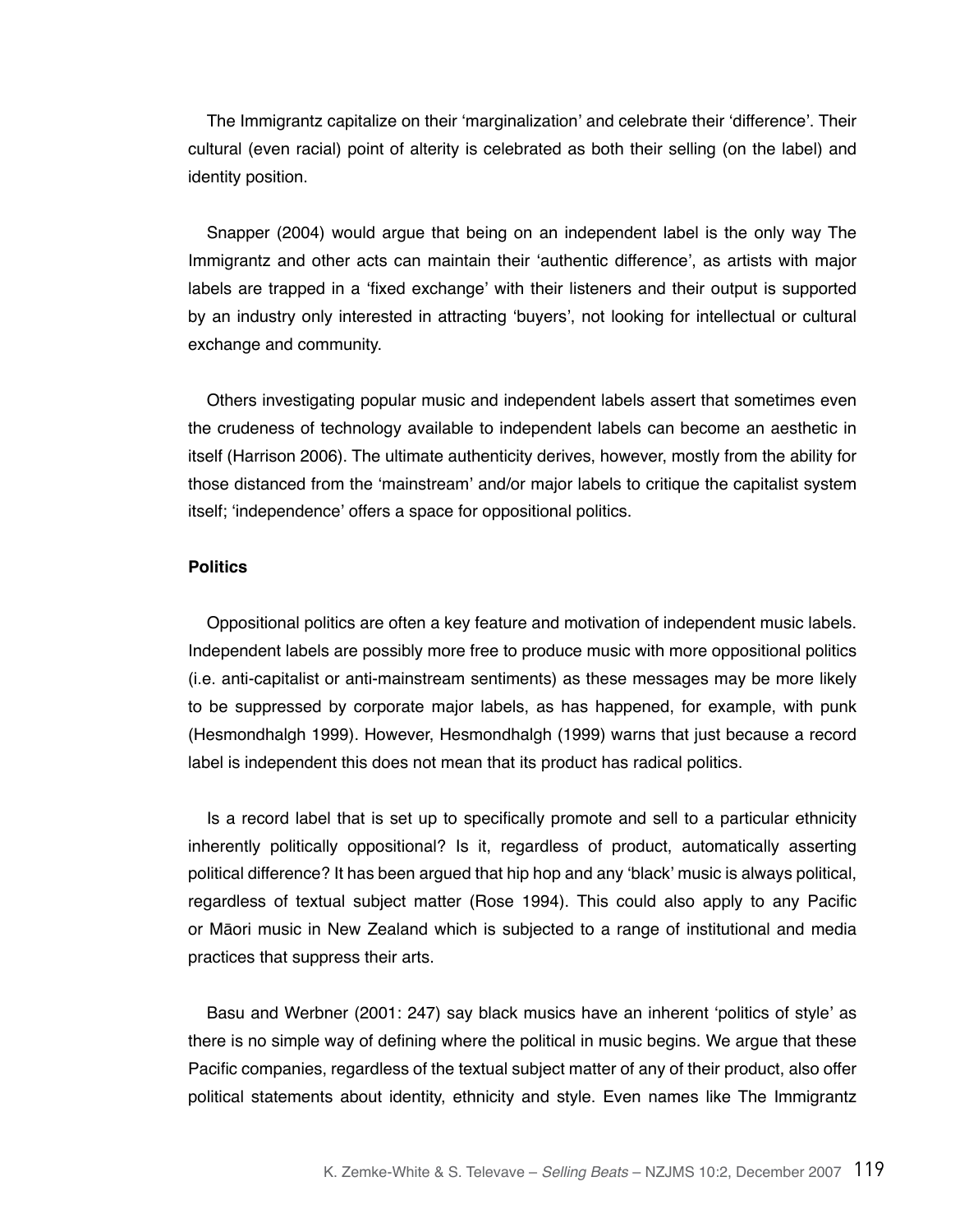or Savage hearken to a racist colonial past. These companies have chosen to, or had to, bypass the mainstream music industry. While they are operating in a pattern with great precedent (independent music labels), independent Pacific oriented music labels offer something unique to the market, maintain aesthetic control, and reap their own profits. Their existence and consciousness inserts a missing cultural, racial and musical dimension into the mainstream music industry and social milieu.

Pacific and Māori rap artists have used hip hop to offer oppositional racial and political messages through their lyrics. Rappers like Che Fu, King Kapisi, Dean Hapeta, Nesian Mystik, Footsouljahs, and Feelstyle have all critiqued colonization and white racism in their texts. Ironically, Che Fu is now on the major label SonyBMG, and King Kapisi is on Festival/ Mushroom, a subsidiary of Warner Music Australia. This highlights the fact that hip hop music, whether on major or independent labels, has been able to offer oppositional critiques, supporting Boyd's (1995) assertion in relation to rap music that:

The commodifying impulses of the music industry have opened a space for selling cultural products, which in their very construction undermine the structure distributing them (297).

# **Hip Hop**

The Pacific record companies we came across all deal with rap music in some way. Rap music and culture can be linked with race, ethnicity and identity issues, and, while incredibly successful commercially, are still marginalised in many ways. Rap is inherently political. McLeod (1999) calls hip hop a "self-identified, resistive subculture" (146). He argues that hip hop has mitigated mainstream success with a 'carefully constructed authenticity'.

Hip hop is grounded in its original New York roots, but has also become a global phenomenon with local appropriations in Europe, Africa, Latin America, the Caribbean and Asia. In Aotearoa, hip hop has shown particular relevance for young people of Pacific and Māori descent who have made it their own by fusing specific and global influences and identities (Zemke-White 2001). Aotearoa hip hop culture and rap music have seen tremendous commercial and cultural success for individual artists, but there has also been a matching development of dedicated record labels and companies, many of whose goal is to develop and market specifically Pacific artists who do hip hop and other pop forms.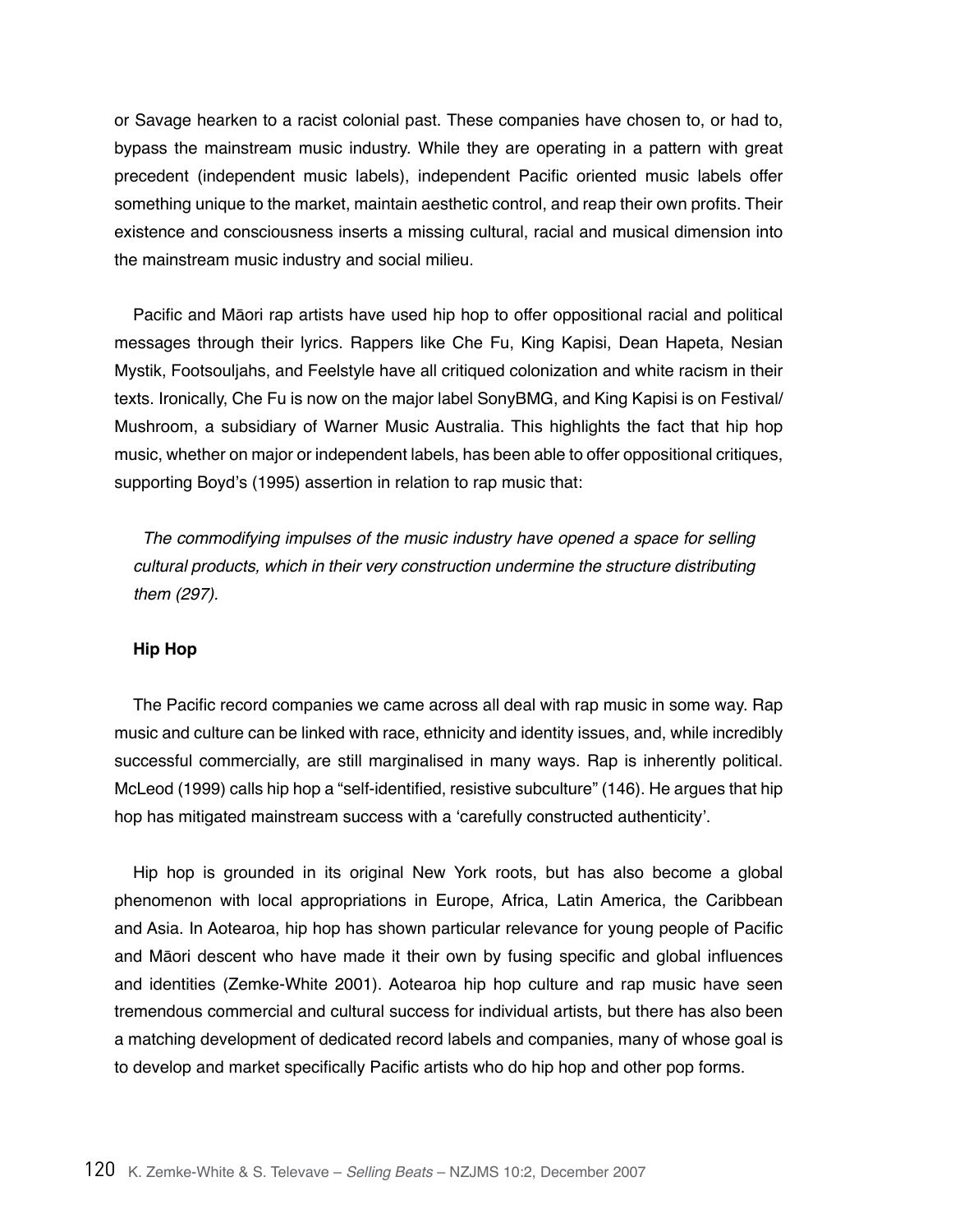Rap's connection to marginalized ethnicities, its basis in the 'street' and its offerings of cultural pride have seen it come to represent, and be represented by, Pacific artists. Hip hop and its African American sister art, r 'n' b, have become a facet of a distinct 'urban' Pacific aesthetic as seen in magazines (Spasifik) and films (Sione's Wedding).

American rapper Kanye West eloquently explores the complex commercial/social relationship of selling black music to white people in the U. S.. On his 2005 album *Late*  Registration, West refers to a 'dark diction' (rap music) which has become 'America's addiction' and parallels this with drug trafficking:

> That's that crack music nigga That real black music nigga That's that crack music, crack music That real black music, black music

Our father, give us this day, our daily bread Before the feds give us these days and take our daily bread See I done did all this ol' bullshit And to atone, I throw a lil' somethin somethin on the pulpit We took that shit, measured it and then cooked that shit And what we gave back, was crack, music And now we ooze it, through they nooks and crannies So our mommas ain't got to be they, cooks and nannies And we gon' repo everything they ever took from granny Now the former slaves trade hooks, for Grammy's This dark diction, has become America's addiction Those who ain't even black use it We gon' keep baggin up this here, crack music ("Crack Music" Kanye West featuring The Game, 2005)

The explosion of hip hop as an irrepressible market force has seen huge esteem and commercial success for many African Americans. Rap culture provides economic incentives and artistic goals which for some may open escape routes from the deprivation of the inner cities (Basu and Werbner 2001: 256)

Having dedicated rap labels in the U.S. has facilitated the ability of young black artist and entrepreneurs to have greater control of their intellectual property (Basu and Werbner 2001: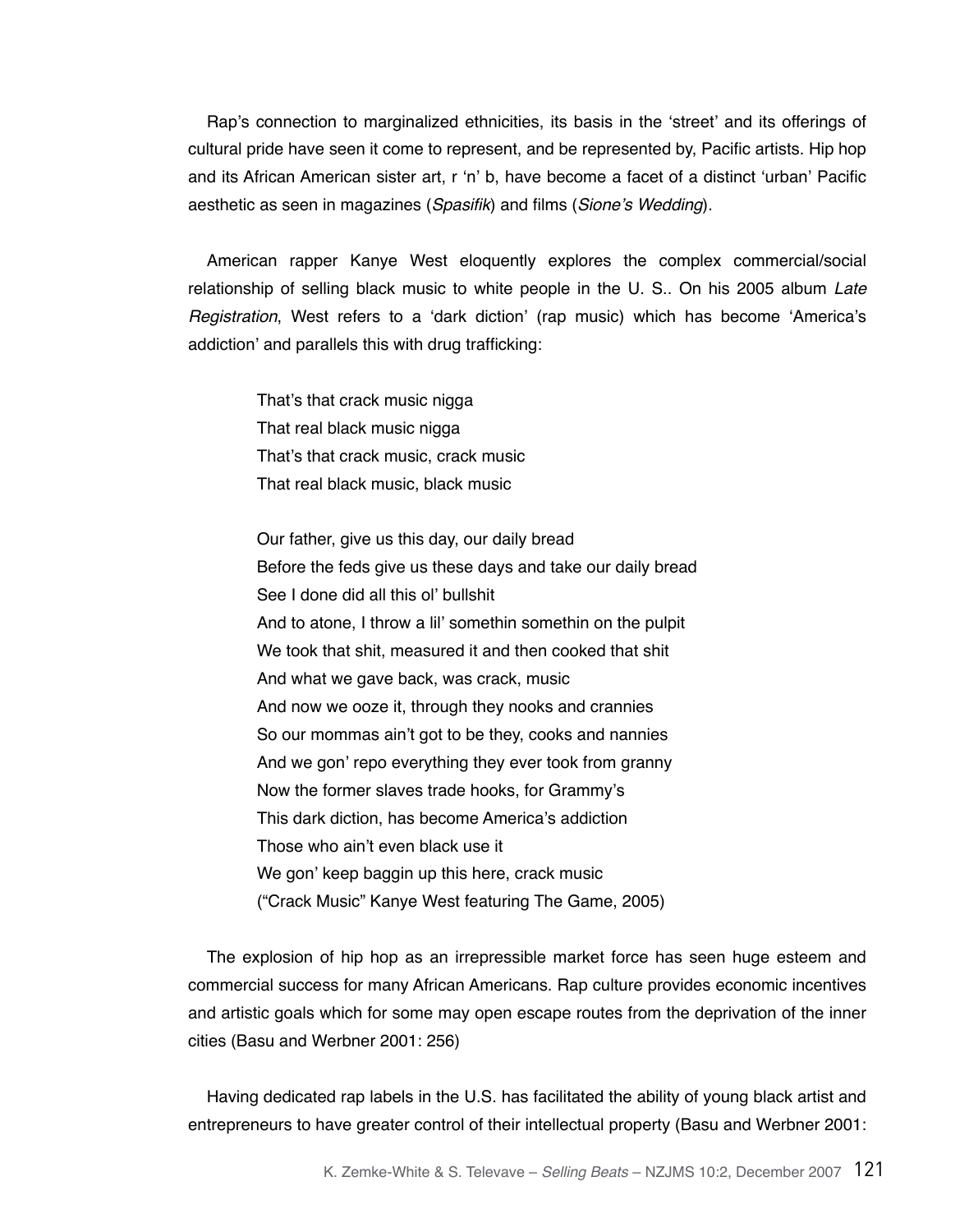249), and the development of Pacific record companies in New Zealand has had the same outcome. Rap's feature of personal stories and auto-biographical narratives has seen the marketing of Pacific rap artists not just as selling a music and emerging potentially from poverty, but also as projecting a 'style of self' into the world (Dyson on U. S. hip hop culture, 1993:15) contesting 'the powers of despair and economic depression'. Dyson (1993: 15) argues that rap music (in the U. S.) "generates forms of cultural resistance and transforms the ugly terrain of the ghetto existence into a searing portrait of life as it must be lived by millions of voiceless people". By cultivating and releasing hip hop music, then, these Pacific music labels are telling important stories that would normally go unheard.

Besides hip hop, these record labels also produce various forms of reggae, r 'n' b, and gospel. These genre are also grounded in African American cultures, religion and history. So while it may look like mere mimicry of American pop musics, these genre choices on ethnic labels signal racial, political and social alliances and synchronies. These music styles, like hip hop, are also less accepted by the mainstream (white rock dominated) New Zealand music community. Like hip hop, these musics have been subject to racist structures and bias necessitating the development of independent labels to express these music preferences and connections.

This lyric from Urban Pasifika's Gospel compilation expresses community, ethics, identity, ancestry, and history from a distinctive Pacific Diaspora perspective, one most often not catered for by major labels:

> When I really thought about it then it dawned on me I got so many cultures in my own family Maori, Cook Island, Aboriginal Irish, Scottish, Tone Tokelau We all different but we all family They got my back when I got me a catastrophe ("Red & Yellow, Black & White" James Holland on Various 2005)

#### **Networking**

A distinctive feature of 'ethnic entrepreneurship' is networks. As Basu and Werbner point out: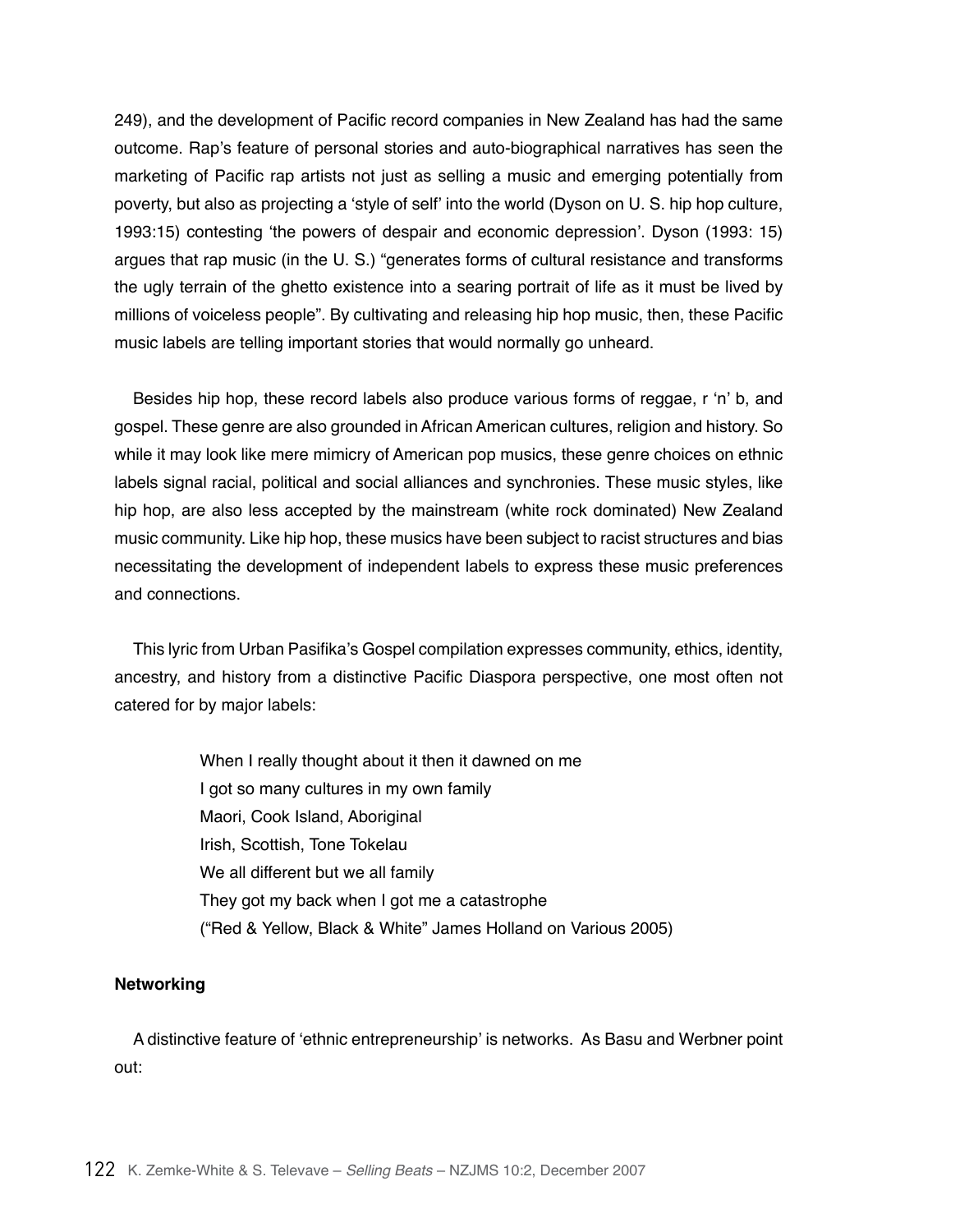Within the rap industry an entrepreneurial elite has achieved outstanding success. But this elite, we demonstrate, has risen from the ranks of micro-enterprises, building on the networks and expertise that these have generated collectively. (Basu and Werbner 2001: 239)

The emergent culture of entrepreneurship is embedded in locally forged networks of kin as well as cultural know-how, but expands to more mainstream connections within the cultural industries a large kinship, neighbourhood, ethnic and friendship ties gain access, information and contacts through these ties. (Basu and Werbner 2001: 253)

This is particularly evident in New Zealand with Pacific and Māori focused record companies. In order to build up an audience (or market) most Pacific acts, rather than only playing bars and clubs, also perform at Pacific community events such as Pacific festivals, fundraisers, health awareness events, Pacific markets and Pacific Fashion shows. Many performers also have family and church networks, as family and religion are core Pacific values (Anae 2002).

The Pacific community, as a large minority group in the New Zealand cultural milieu, has developed a small number of Pacific focused television and radio spaces. Pacific focused Radio stations such as Niu Fm ("the beat of the Pacific" www.niufm.com), Radio Samoa (www.radiosamoa.co.nz) and 531 PI ("Bringing Pacific People Together" www.531pi.co.nz) play many of the artists and albums from these Pacific labels. Niu Fm broadcasts on 12 frequencies nationally with a stated urban adult contemporary format aimed at 18 to 39 year old New Zealand born Pacific Islanders. Radio Samoa and 531PI are Auckland only. There are specific Maori radio stations (www.tmp.govt.nz/radio/radiomap.html and www.ruiamai. co.nz/iwi.html) which support music from Maori dedicated music companies. Music from these Pacific and Maori oriented labels appears often on Pacific Television programmes such as Tangata Pasifika (tvnz.co.nz), on the Maori Television channel (www.maoritelevision. com) and on Triangle Television (www.tritv.co.nz).

The existence of local ties invigorates claims to authenticity, especially for hip hop artists and entrepreneurs. For hip hop, authenticity is gained by an artist maintaining close links to their neighborhood, often via their record label. Music videos from artists on these Pacific labels often feature rappers against the background of their 'hood' (neighborhood, suburb), references are made in raps to local cultural landmarks or events, and friends and family are often featured on videos (for instance D1's "Koko Luv" and Savage's "If you love Savage"),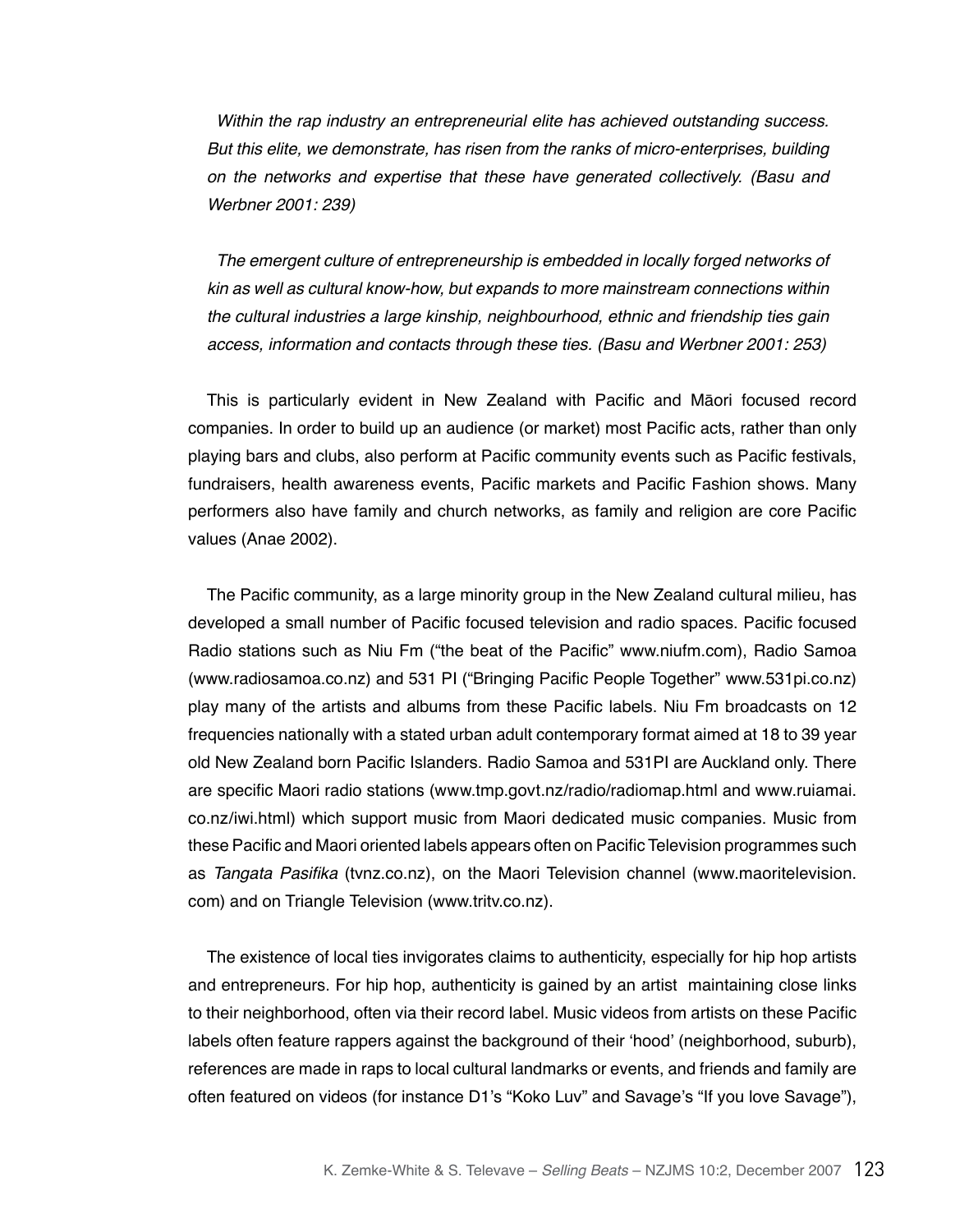highlighting the Pacific and hip hop aesthetic and practice of community. DawnRaid, as previously mentioned, have kept their office based in the humble neighborhood of Papatoetoe despite their commercial success as a music company. In addition, they started a community trust in 2001 to educate young people about the music business (http://www. dawnraid.co.nz/communitytrust/ ).

'Ethnic networking' has also seen the utilization of international Pacific diaspora networks, particularly in Australia and the U. S. Groups from Pacific Dream records have toured in the United States and DawnRaid artists have been actively gigging in Australia. Both companies are seeking to reach the Pacific diaspora communities in these locations. Australia even has its own Pacific radio show, the 'Cher Bro Show', in Melbourne, playing primarily New Zealand produced Pacific pop music aimed at the Pacific diaspora community (www.cherbroshow. com). This is consistent with Stokes (2004) who found that major recording corporations are no longer considered the only site of agency in the global circulation of music styles.

#### **Conclusions**

Authenticity claims and their contestations are a part of a highly charged dialogic conversation that struggles to renegotiate what it means to be a participant in a culture threatened with assimilation (McLeod 1999: 147)

Popular music, perhaps more than many other media, has been particularly receptive to social and ethnic diversity (Lipschitz 1999). This is evidenced in New Zealand through the range of Pacific and Māori artists in the mainstream charts and on radio. The term 'Pacifications', used in the title of an independent Pacific distributor's Pacific pop music compilation, refers to a Pacific aesthetic - a style; a behavior; a set of themes and semiotic strategies - developed by Pacific and Māori music artists who localize pop music styles to express unique Pacific explorations. This aesthetic has been supported in the New Zealand music industry primarily by a number of dedicated ethnicity-centered independent music labels.

In a study of music in Los Angeles and Miami, Lipschitz (1999) found that:

The grass-roots realities of everyday life for residents of global cities like Miami and Los Angeles rarely find expression in public pronouncements by politicians or in the public relations-oriented journalism of commercial, electronic, and print media. The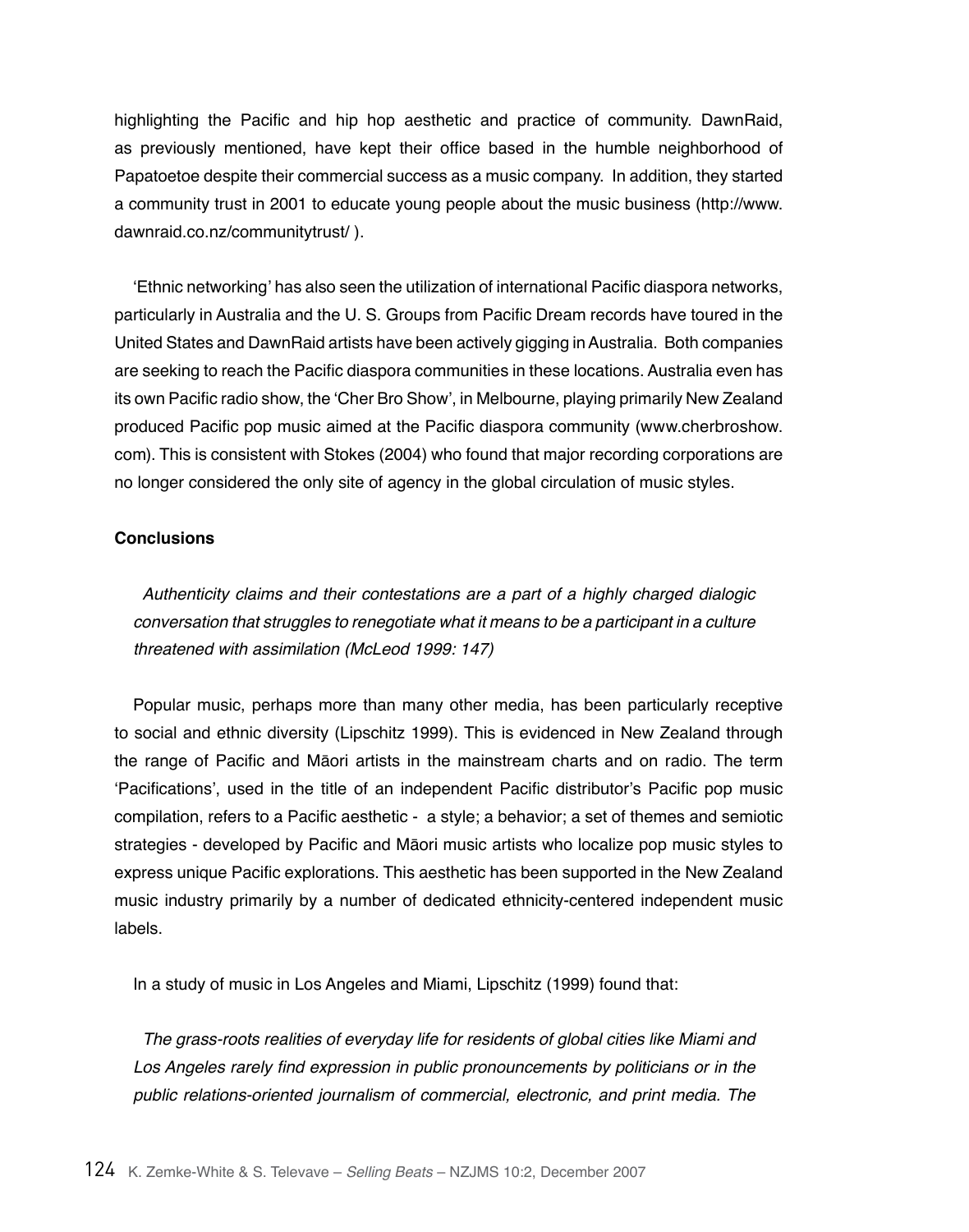ways in which people make meaning for themselves in the context of dramatic social change can be discerned, however, through critical interpretation of the links between changes in popular music and the demographic and social life of the city. (Lipschitz 1999, 213)

Lipschitz argues that popular music serves as a sensitive register of changes in black and Latino communities and that the development of hip hop and other localized pop musics reflects new trends in commercial culture and new emerging identities.

Music has been one way to celebrate culture and identity and negotiate new identities based on contemporary locations. The growth of the Pacific population in New Zealand has led to the birth of Pacific record companies, an increase in Pacific artists, and a proliferation of Pacific musics. Pacific dedicated record companies play a vital role in the promotion and recognition of Pacific artists and Pacific pop in New Zealand. They highlight that 'culture' and 'identity' are essential to the production point of music creation. 'Pacific identity' is then used by these companies as a tool to promote the music, artists and companies. This consequently helps to source a Pacific audience (especially via Pacific media like radio, print and community events) and markets a potentially saleable contemporary Pacific identity to the wider New Zealand public.

Hip hop and r 'n' b musics form a part of a distinctive Pacific pop identity in New Zealand, and artists such as Adeaze, Savage, Jamoa Jam and Peta are cultivated and distributed by Pacific independent record labels. These companies offer a democratic alternative, allowing marginalized cultures, ethnicities and music sub-genre to flourish both inside and outside the mainstream.

While it is important to consider the complex notions of Pacific identity via contemporary Pacific music artists and lyrics, this study has shown that negotiation of ethnic identity also operates at the level of music production and economy. While a monopolistic music industry may produce homogenization, independent labels may act to ensure that the industry is comprised in part by diverse cultures. In the case of New Zealand, Pacific entrepreneurship is producing Pacific industry, and producing a contemporary, branded, Pacific culture. This press release paragraph from King Music distribution house (which focuses on Pacific artists) sells Pacific culture as a particular pop music sound, a thriving sub-culture, a market success and an inexorable movement: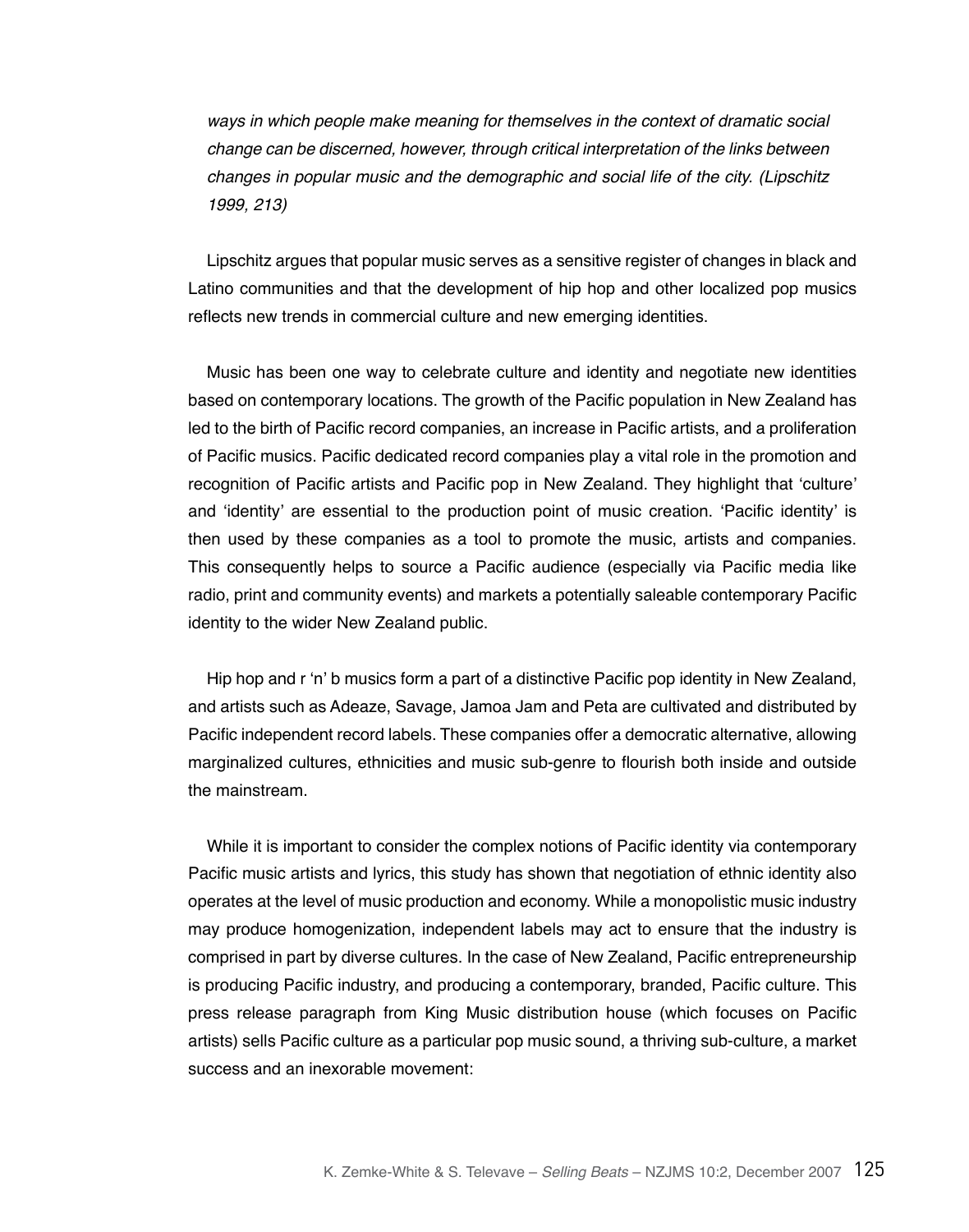We are proud to present the next selection of the best in NZ Hip-Hop and R&B... Urban Pacific music is now truly established as its own developed sound. The rich and diverse musical wealth and pure talent of its artists has created a momentum which is now unstoppable, as proven by the increased volume of radio play and chart success accomplished by Pacific Hip Hop, R&B and Soul artists… (Promotional paragraph from King Music's second compilation album accessed 31 May 06 from http://www.kingmusic.co.nz/item\_detail.lasso?id=81583)

### **References**

Anae M 2002 Papalagi redefined: Toward a New Zealand born Samoan identity In Spickard P J L Rondilla and D H Wright (eds) Pacific Diaspora: Island Peoples in the United States and Across the Pacific University of Hawai'i Press Honolulu 150-168

Banks J 1998 Video in The Machine: The Incorporation of Music Video into The Recording Industry Popular Music 16/3 293-309

Basu D and P Werbner 2001 Bootstrap Capitalism and the culture industries: a critique of invidious comparisons in the study of ethnic entrepreneurship *Ethnic and Racial Studies* 24/2 236-262

Bennet A 1999 Subcultures or neo-tribes? Rethinking the relationship between youth, style and musical taste Sociology 33/3 599- 617

Bell T L 1998 Why Seattle? An Examination of an Alternative Rock Culture. In *Journal of*  Cultural Geography18/1 35 - 48

Boyd T 1995 Check Yo Self, Before You Wreck Yo Self: Variations on a Political Theme in Rap Music and Popular Culture In The Black Public Sphere [:] A Public Culture Boo. The Black Public Sphere Collective (Ed.) Chicago University of Chicago Press 289-312

Dyson M E 1993 Reflecting Black: African-American Cultural Criticism. Minneapolis University of Minnesota Press.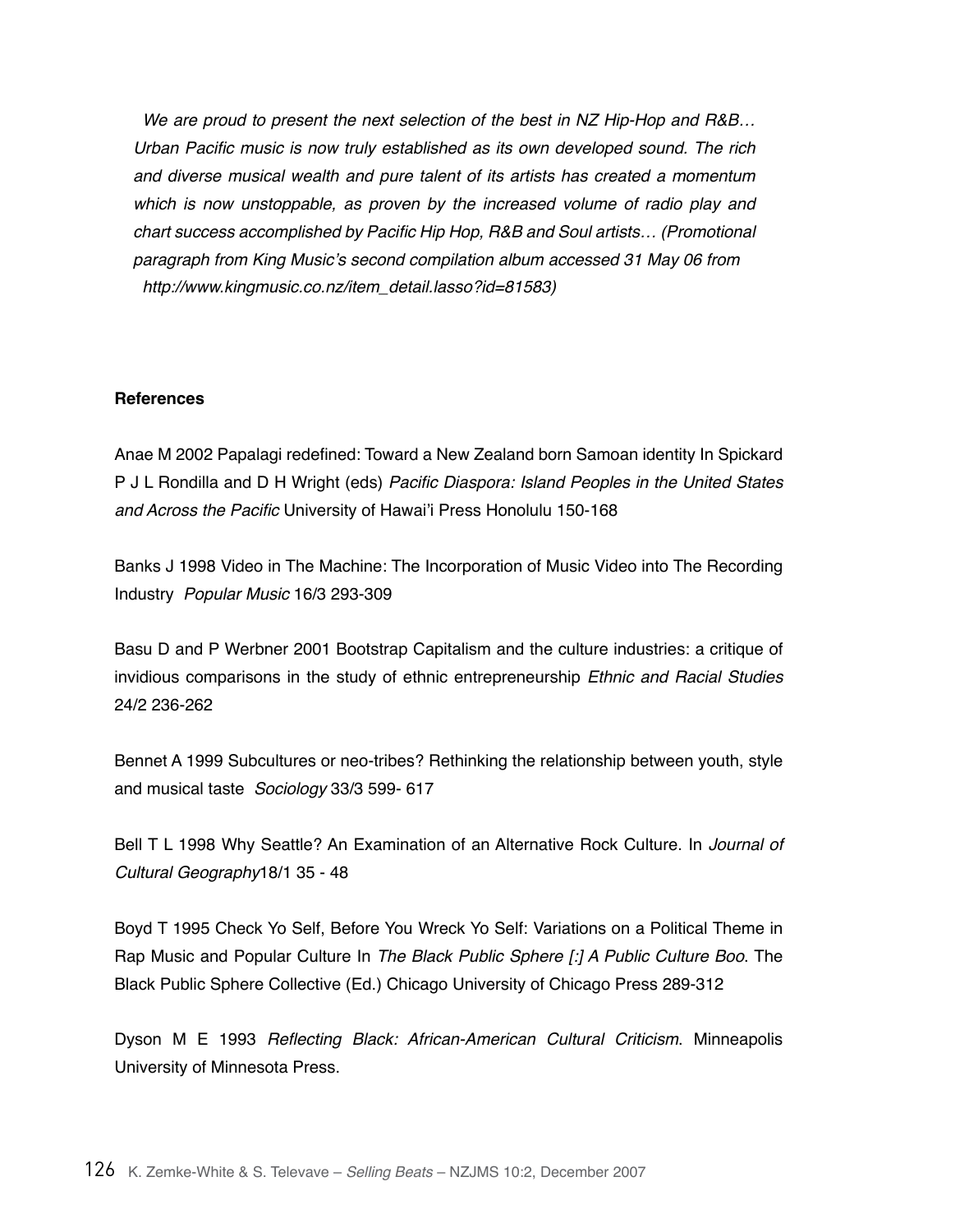Harrison A K 2006 'Cheaper than a CD, plus we really mean it': Bay Area underground hip hop tapes as subcultural artifacts In Popular Music 25/2 283-301

Hesmondhalgh D 1999 Indie: the institutional politics and aesthetics of a popular music genre In *Cultural Studies* 13/1 34-61

Lipchsitz G 1999 World Cities and World Beat: Low-Wage Labor and Transnational Culture In Pacific Historical Review 68/2 213-31

Macpherson C 2001 One trunk sends out many branches: Pacific cultures and cultural identities In Macpherson C Paul Spoonley and Melani Anae (eds) Tangata O Te Moana Nui(:) The Evolving Identities of Pacific Peoples in Aotearoa New Zealand Dunmore Press Palmerston North 66-80

McLeod K 1999 Authenticity within hip hop and other cultures threatened with assimilation. In *Journal of Communication* 49/4 134-150

McLeod K 2005 MP3s are killing home taping: the rise of internet distribution and its challenge to the major label monopoly In Popular Music and Society 28/4 521-531

Negus K 1999 The Music Business and Rap: between the street and the executive suite in *Cultural Studies* 13/3 488-508

Peterson R A and D G Berger 1975 Cycles in Symbol Production: The Case of Popular Music In American Sociological Review 40 158-73

Rose T 1994 Black Noise: Rap Music and Black Culture in Contemporary America. Hanover Wesleyan University Press

Snapper J 2004 Scratching the surface: Spinning time and identity in hip hop turntablism In *European Journal of Cultural Studies* 7/1 9-25

Stokes M 2004 Music and the Global Order In Annual Review of Anthropology 33 47- 72

Televave S S 2006 Ua fuifui fa'atasi, 'ae vao eseese: Popular music amongst the Samoan diaspora community in Niusilaa Thesis (MA Music) University of Auckland.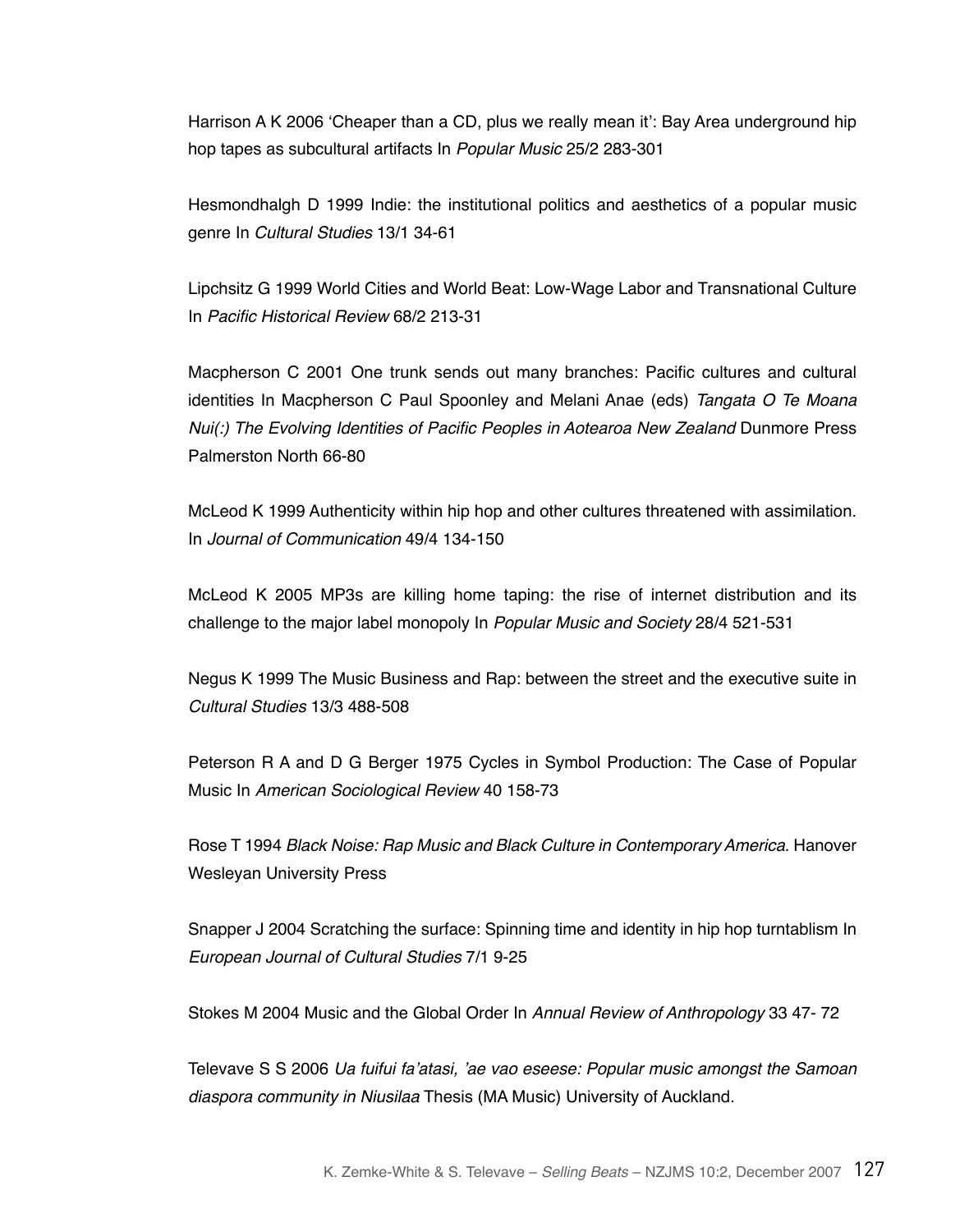Thornton S 1995 Club Culture: Music, Media and Subcultural capital Cambridge Polity

Watkin T 2005 2005 Power list In *Listener* November 12-18 201/3418

Zemke-White K 2001 Rap music and Pacific identity in Aotearoa: popular music and the politics of oppression In Macpherson C Paul Spoonley and Melani Anae (eds) Tangata O Te Moana Nui : The Evolving Identities of Pacific Peoples in Aotearoa New Zealand Dunmore Press Palmerston North 228-242

Zemke-White K M 2005 'R 'n' B Sites Nesian Styles (re)present R 'n' B: The appropriation, transformation and realization of contemporary r'n'b with hip hop by urban Pasifika groups in Aotearoa' In *Sites* 2/1 94 – 123

Zemke-White K M 2005b How many dudes you know roll like this?: the re-presentation of hip hop tropes in New Zealand rap music In Image & Narrative : Online Magazine of the Visual Narrative ISSN 1780-678X Special Issue 'Visualization of subliminal strategies in World Music' http://www.imageandnarrative.be/ http://www.imageandnarrative.be/worldmusica/ kirstenzemkewhite.htm

# **Websites**

www.531pi.co.nz www.archdynasty.com www.cherbroshow.com www.d1entertainment.com www.dawnraid.co.nz www.giftedandmaori.com www.kilakokonutkrew.com www.kingmusic.co.nz www.kingmusic.co.nz/kiwi/detail.lasso?cat=Vaimutu%20Records www.maori-in-oz.com www.maorimusic.com www.maoritelevision.com www.niufm.com www.oysterentertainment.com www.radiosamoa.co.nz www.ruiamai.co.nz/iwi.html www.samoanz.com www.tmp.govt.nz/radio/radiomap.html www.urbanpacifika.com